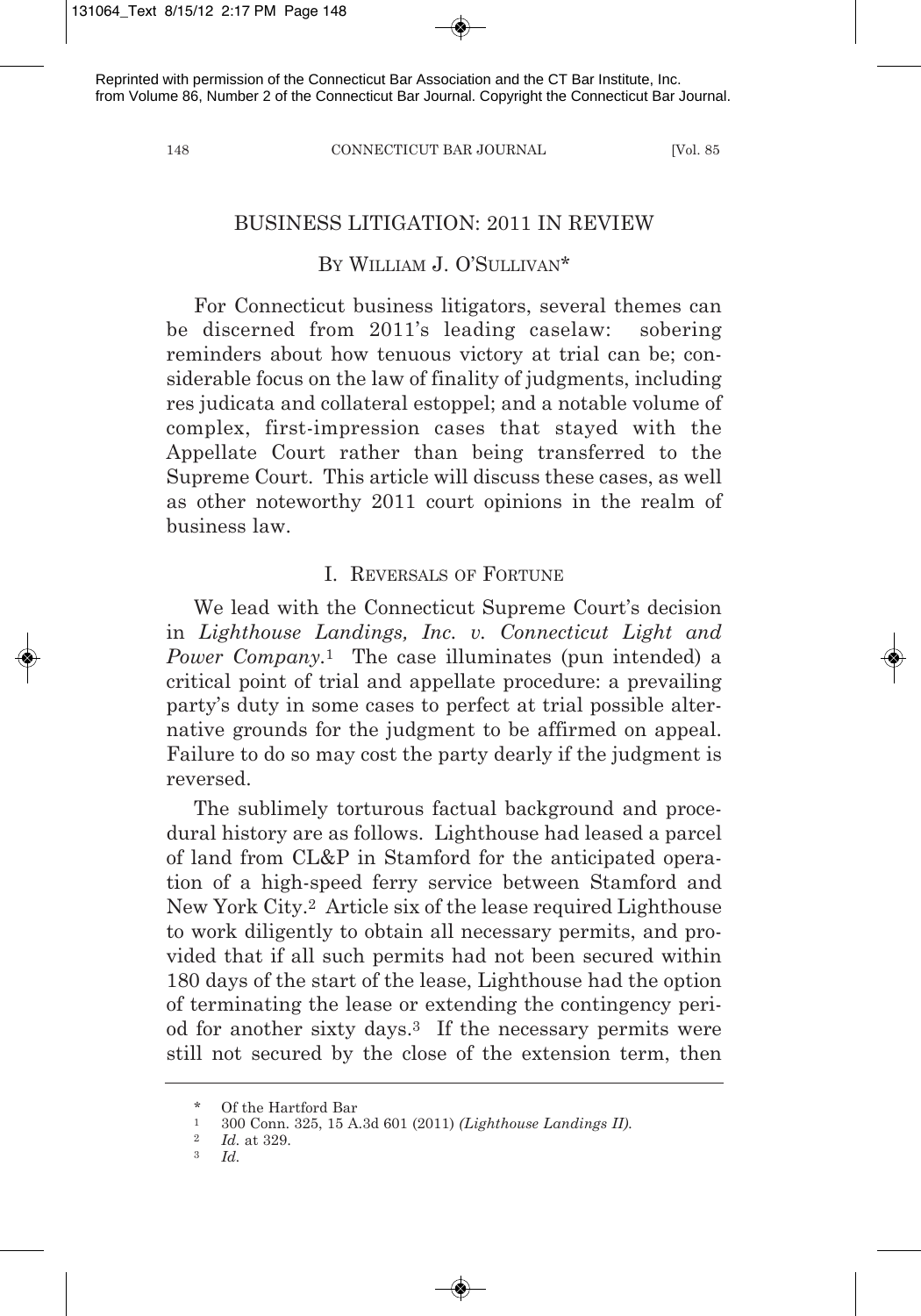either party could terminate the lease.4 Lighthouse ultimately failed to obtain its permits by the end of the extension term and CL&P terminated the lease.5

In its ensuing suit for damages, Lighthouse crafted an elaborate argument. Lighthouse claimed that after the first 180 days of the lease, it had not only the enumerated options of extending the lease for another sixty days or terminating it, but also a third, implicit option of doing nothing, and retaining its tenancy.6 Under this theory, if Lighthouse had exercised the "do-nothing" option, CL&P apparently would have been stuck with Lighthouse indefinitely. Therefore, Lighthouse argued, CL&P needed to, and did, induce Lighthouse to formally exercise the sixty-day option, anticipating that Lighthouse would still not have all its permits by the end of that period, at which time CL&P would obtain the right to terminate the lease.7

More particularly, Lighthouse claimed that CL&P had made false assurances that it would not terminate the lease, which Lighthouse relied upon in exercising the sixty-day option, making CL&P's subsequent termination improper.8 Those false assurances allegedly continued after Lighthouse exercised the option, and during the option period itself, inducing Lighthouse to make a non-refundable \$236,500 deposit toward the purchase of a high-speed ferry.9 Lighthouse alleged breach of contract, promissory estoppel, breach of the duty of good faith and fair dealing, intentional and negligent misrepresentation, and violation of the Connecticut Unfair Trade Practices Act (CUTPA).10

CL&P, in turn, filed a separate action, seeking a declaratory judgment that it had acted properly in terminating the lease.11 Lighthouse responded with special defenses and

<sup>4</sup> *Id.*

<sup>5</sup> *Id.* at 330.

<sup>6</sup> 279 Conn. 90, 900 A.2d 1242 (2006) *(Lighthouse Landings I); see also Lighthouse Landings II*, 300 Conn. at 337.

<sup>7</sup> *Lighthouse Landings II,* 300 Conn. at 337-338.

<sup>8</sup> *Id.* at 330-331.

<sup>9</sup> *Id.* at 332.

<sup>10</sup> *Id.*

<sup>11</sup> *Id.* at 333.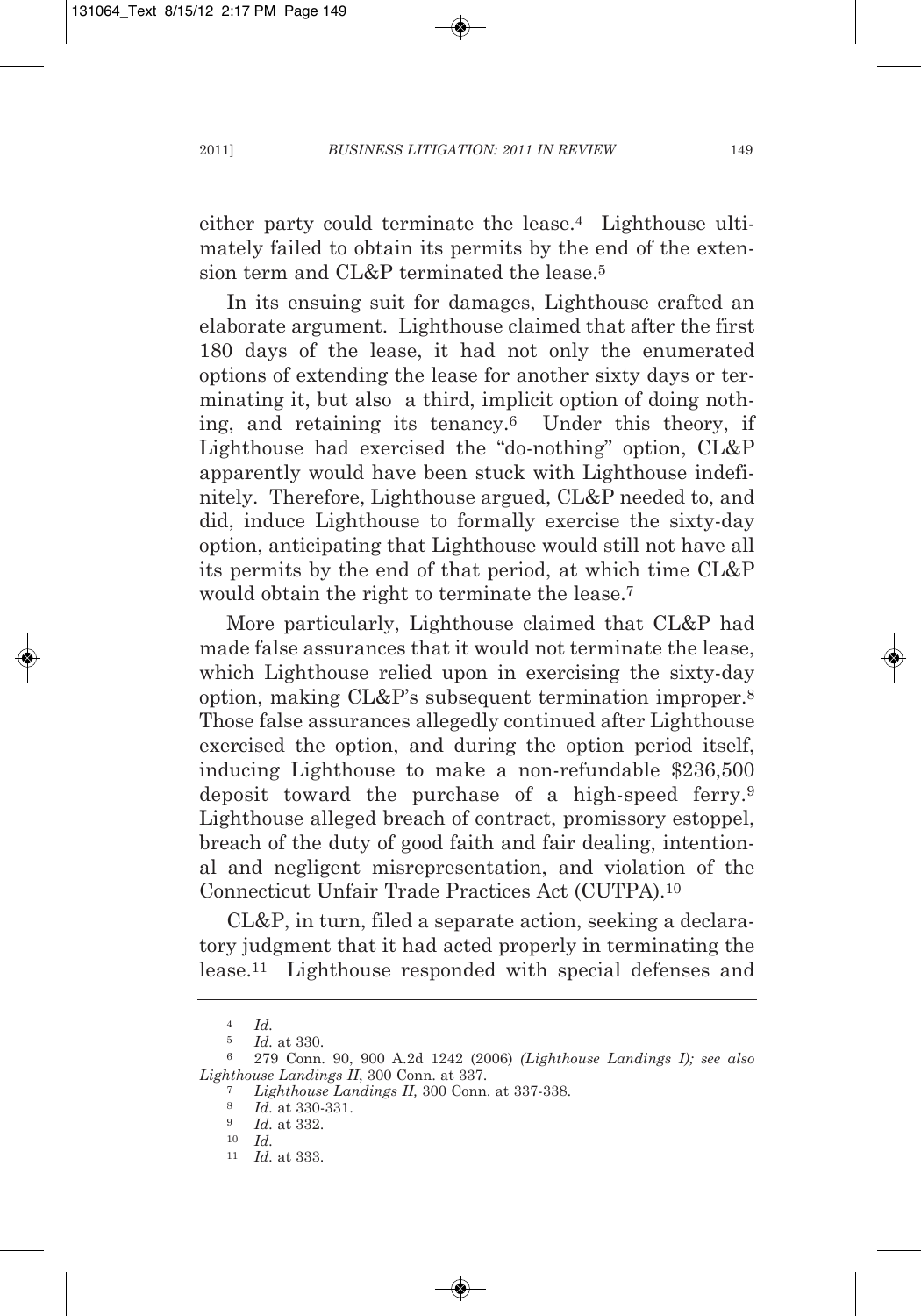counterclaims based on the same allegations it had raised in its damages case.12

Following a courtside trial in the declaratory judgment action, the court entered judgment for Lighthouse, finding that the lease had been terminated properly under its terms, but should nevertheless be reinstated under the doctrine of equitable nonforfeiture.13 Lighthouse then sought a prejudgment remedy (PJR) in its separate action for damages, which the court granted.14 CL&P appealed from both the final judgment in the declaratory judgment action and the PJR order in the damages action.15

The first round of appeals was resolved in a 2006 Supreme Court decision, *Connecticut Light and Power Co. v. Lighthouse Landings, Inc. ("Lighthouse Landings I")*.16 In *Lighthouse Landings I*, the Court rejected the premise that: (i) Lighthouse had had a "do-nothing" option at the end of the first option period and (ii) CL&P had duped them out of "doing nothing" and thereby wrongfully obtained an otherwise-unavailable right of termination sixty days later.17 To the contrary, the Court ruled that:

at the end of 180 days Lighthouse was required either to terminate the lease or to extend it. There was no third option of doing nothing. We thus conclude that the trial court improperly reinstated the lease under the doctrine of equitable nonforfeiture.… [I]t cannot be said that the power company wrongfully induced Lighthouse to extend the lease, and, therefore, equitable principles do not apply.18

The Court thus reversed the judgments entered in both cases, and further instructed the lower court to render judgment for CL&P in the declaratory judgment action.19 The remand order in the damages case included an instruction to deny Lighthouse's PJR application,<sup>20</sup> with a footnote

<sup>12</sup> *Id.* at 333, 335. <sup>13</sup> *Id.* at 335. <sup>14</sup> *Id.* at 336. 15 *Id.* 16 279 Conn. 90, 900 A.2d 1242 (2006). 17 *Id.* at 107. 18 *Id.* at 112. 19 *Id.* at 115.

<sup>20</sup> *Id.*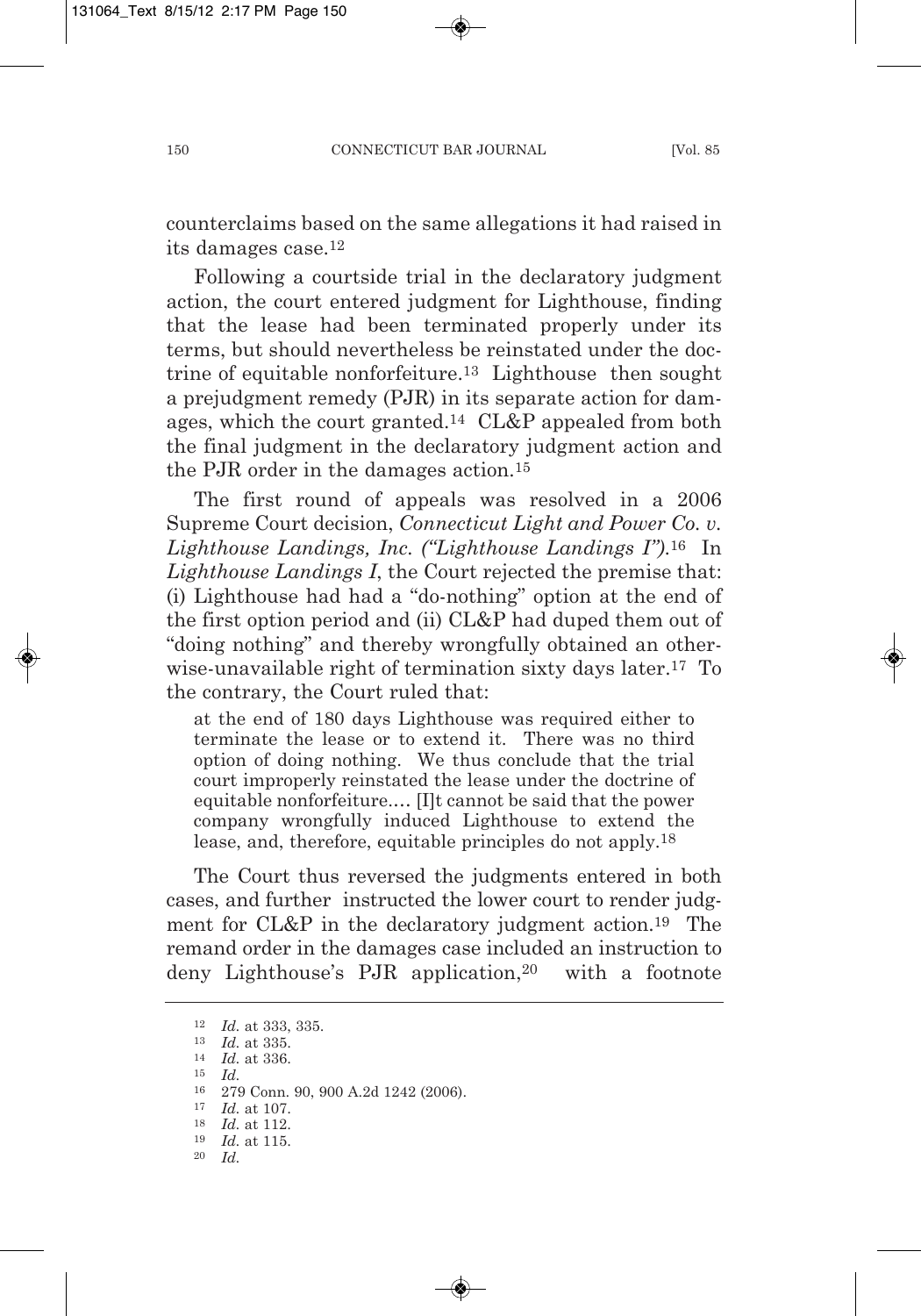instructing the trial court, on remand, "to consider, in light of this decision, Lighthouse's claim for damages arising from the power company's alleged breach of lease, unfair trade practices, intentional misrepresentation, negligent misrepresentation and breach of duty of good faith and fair dealing."21

Following remand, CL&P sought summary judgment, claiming that Lighthouse's damages claims were barred by the doctrine of collateral estoppel.22 The trial court agreed with CL&P as to the claims for breach of lease, breach of the duty of good faith and fair dealing, and promissory estoppel, and granted the motion as to those claims.23 However, the court denied summary judgment with respect to the remaining claims for intentional and negligent misrepresentation and violation of CUTPA.24 CL&P appealed from the denial of summary judgment as to those claims.25 Following oral argument, the Supreme Court ordered the parties to file supplemental briefs on the issue of whether or not Lighthouse's remaining claims were barred by the trial court's judgment in the declaratory judgment action, under the doctrine of res judicata.26

The Supreme Court's subsequent opinion, released more than  $25$  months after oral argument, $27$  starkly illustrates the difference between collateral estoppel, which bars relitigation of an issue that was "actually decided,"28 and res judicata, which further bars a party from relitigating a matter "which it already has had an opportunity to litigate."29 As for collateral estoppel, the court agreed with Lighthouse that its opinion in *Lighthouse Landings I* did not bar Lighthouse's

<sup>21</sup> *Id.* at 115, n. 7.

<sup>22</sup> *Lighthouse Landings II,* 300 Conn. at 339.

<sup>23</sup> *Id.* Lighthouse did not appeal from that aspect of the judgment below. *Id.* at n. 13.

<sup>24</sup> *Id.*

<sup>25</sup> *Id.* The court noted that, while the denial of a motion for summary judgment is not ordinarily an appealable event, an immediate appeal does lie when the decision is based on the doctrine of collateral estoppel or res judicata. *Id.* at 328, n. 3.

<sup>26</sup> *Id.* at 340.

<sup>27</sup> The appeal was argued on November 21, 2008; the court's opinion was released on January 5, 2011.

<sup>28</sup> *Lighthouse Landings II,* 300 Conn. at 343.

<sup>29</sup> *Id.* at 349-350.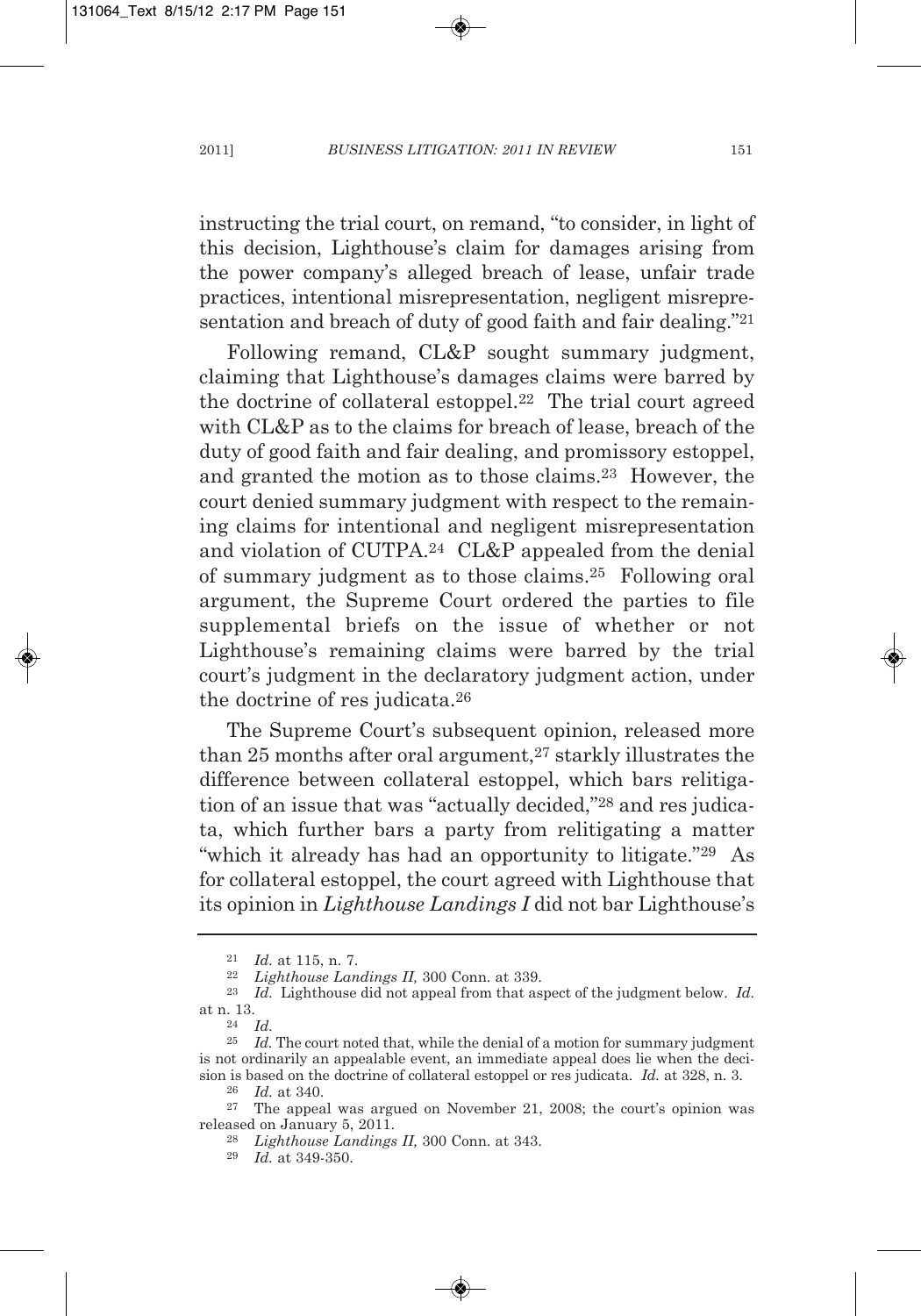misrepresentation and CUTPA claims.30 The Court found that its earlier decision had focused entirely on whether or not CL&P had wrongfully induced Lighthouse to exercise the lease option.31 CL&P's subsequent, further assurances during the sixty-day option period—the ones that allegedly prompted Lighthouse to place a deposit on the ferry boat, giving rise to its misrepresentation and CUTPA claims—had not factored into that opinion.32 Thus, because the court had not actually ruled upon the propriety of the post-exercise conduct that gave rise to Lighthouse's tort claims, those claims were not barred by collateral estoppel.33

The court next considered the res judicata effect of the trial court's decision in favor of Lighthouse in the declaratory judgment action, in which Lighthouse had raised all of its damages claims as a counterclaim. The court noted that the doctrine bars a successful plaintiff (or counterclaim plaintiff) from bringing a new action on the "original claim," which in turn refers to "all or any part of the transaction, or series of connected transactions, out of which the action arose."34

In the *Lighthouse* case, "all of the allegations and theories in both actions were intended to support the single underlying claim that the power company wrongfully had terminated the lease."35 That issue had been fully litigated and decided by the trial court.36 Allowing Lighthouse to proceed with its misrepresentation and CUTPA claims would force the trial court to retry the threshold issue of improper termination, the very outcome that res judicata seeks to prevent.37 Accordingly, the court reversed the decision below and ordered judgment for CL&P.38 It was thus Lighthouse's short-lived win in the Superior Court—a pyrrhic victory if ever there was one—that barred it from

<sup>30</sup> *Id.* at 340.

- <sup>31</sup> *Id.* at 345.
- <sup>32</sup> *Id.* at 346. <sup>33</sup> *Id.*
- 34 *Id.* at 348.
- 35 *Id.* at 351.
- 36 *Id.* at 353.
- *Id.* at 353.
- 38 *Id.* at 356.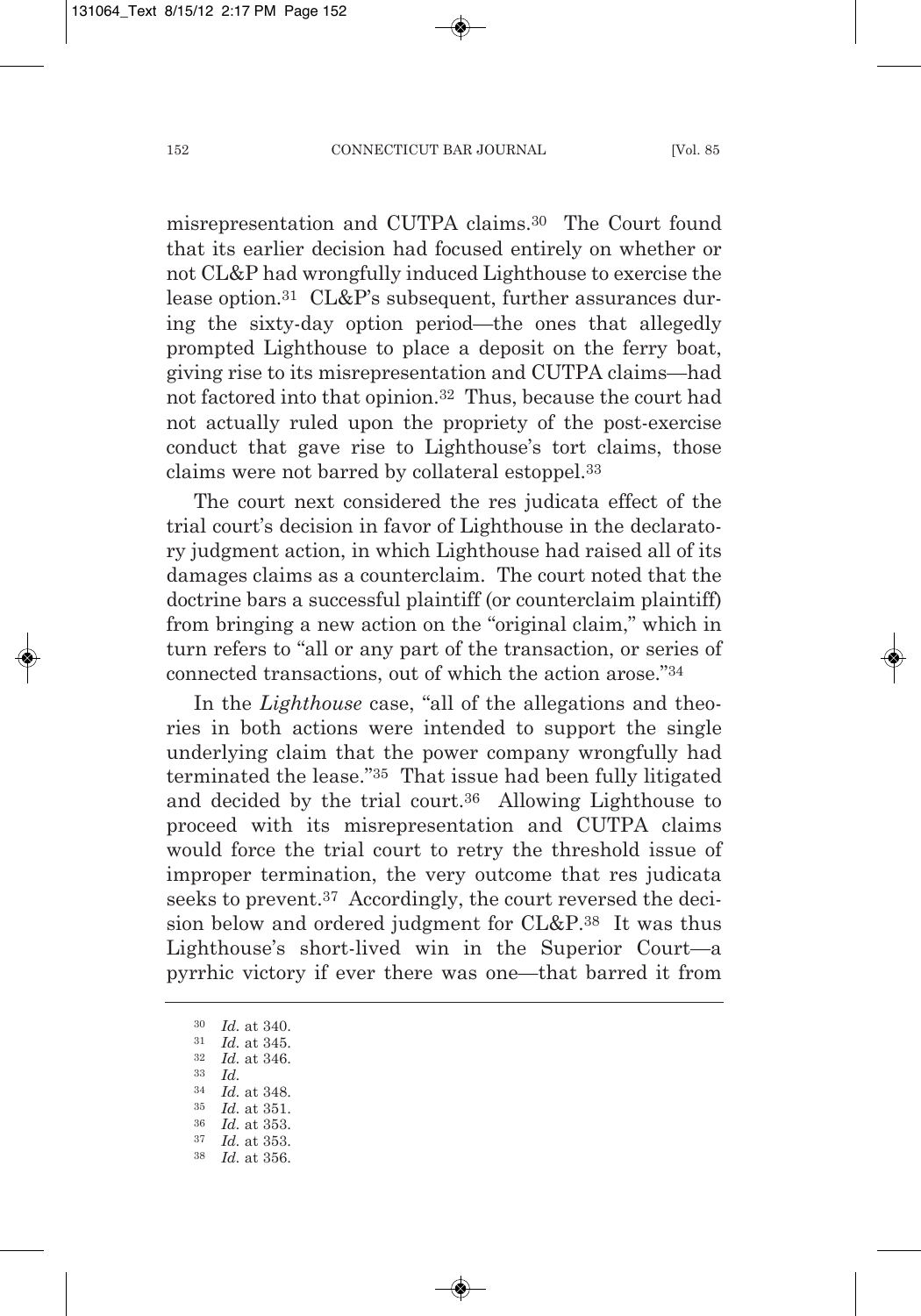moving forward after the remand.

How might Lighthouse have avoided this outcome? Upon prevailing in the trial court, Lighthouse:

could have obtained the ruling that it now seeks by requesting an articulation from the trial court in the declaratory judgment action as to its other special defenses [which had been incorporated by reference into the counterclaim] and by presenting those defenses to this court in *Lighthouse Landings [I]* as alternative grounds for affirmance.…In particular, Lighthouse could have sought a ruling on its fourth special defense, in which it alleged waiver and estoppel on the ground that the power company had assured Lighthouse in July, 2000, as to the continued validity of the lease.39

The lesson of *Lighthouse Landings I and II* is that a plaintiff that pursues multiple theories, and obtains judgment on one that is novel or questionable, cannot rest on its laurels. At the risk of being whistled for piling on, the plaintiff needs to build redundancy into the judgment, "winning" as many ways as possible so as to make a record to support alternative grounds for affirmance. While this might require some prodding of the trial judge to perform additional work, the alternative is for the plaintiff to wind up completely out of court if the judgment is reversed on appeal.

Another noteworthy case reversing a judgment for the plaintiff was *American Diamond Exchange v. Alpert*.40 The named defendant had been employed by the plaintiff, a jewelry retailer, as an estate buyer.<sup>41</sup> Unknown to the plaintiff, Alpert ran a side business, diverting prospective customers for his own benefit, telling them that the plaintiff was not interested in buying their jewelry but that he wanted to buy the items personally to gift to his wife.42 He would then resell the items for profit.43 The plaintiff sued both Alpert and his wife, co-owners of the bank account into which the illicit proceeds were deposited.44

<sup>39</sup> *Id.* at 355-356.

<sup>40</sup> 302 Conn. 494, 28 A.3d 976 (2011).

<sup>41</sup> *Id.* at 497.

<sup>42</sup> *Id.*

<sup>43</sup> *Id.* at 498.

<sup>44</sup> *Id.*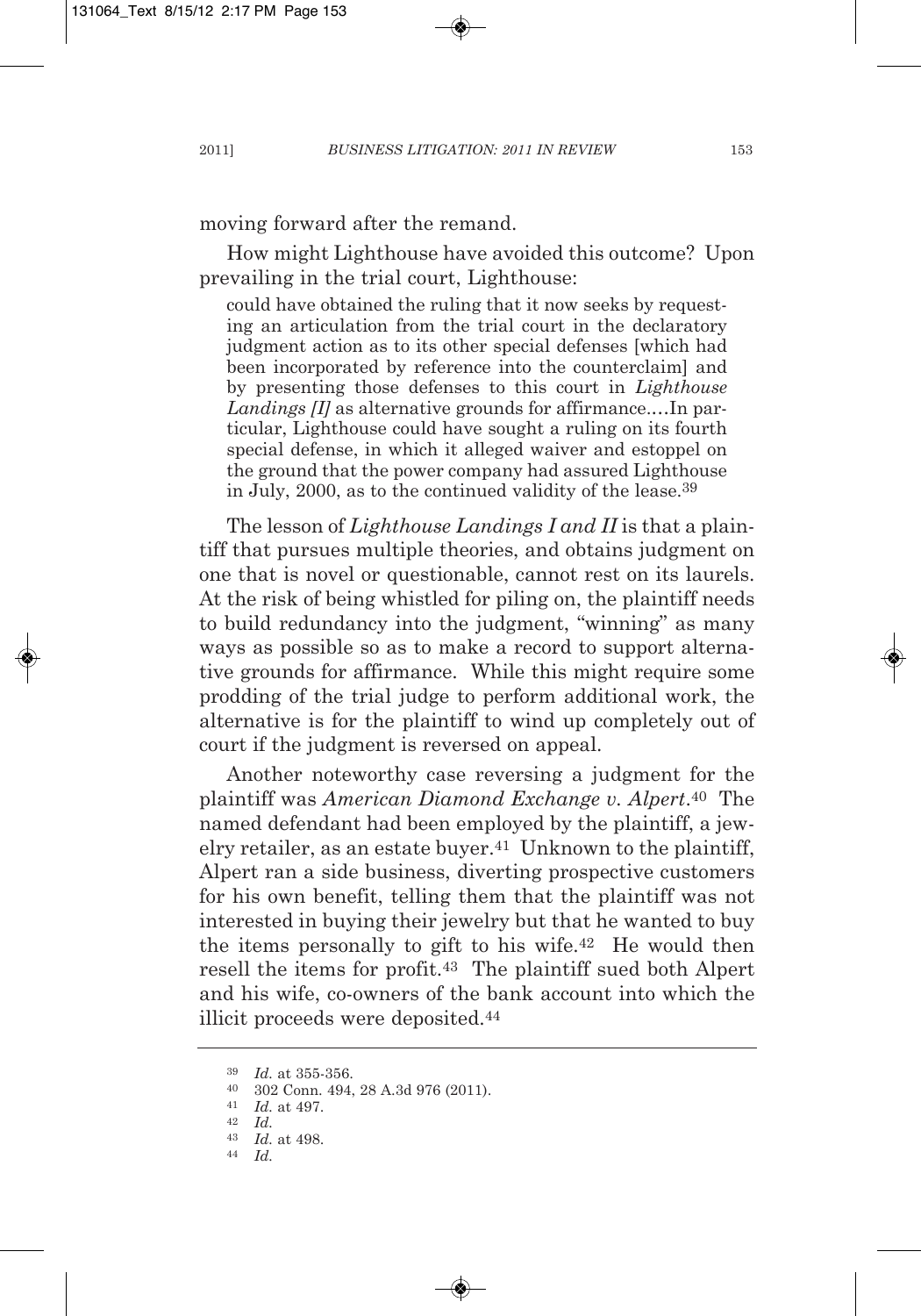The plaintiff obtained a default judgment against the husband, and proceeded to trial against the wife.45 The plaintiff prevailed against the wife on its counts of tortious interference and civil conspiracy, but not on its CUTPA count.46 An essential element of a tortious interference claim is proof that the plaintiff suffered "actual loss."47

The trial featured little or no evidence about what specific items of jewelry Alpert had diverted, and thus no evidence about how much the plaintiff would have paid for a particular item or how much the plaintiff likely would have sold it for.<sup>48</sup> The trial court therefore calculated damages by relying on the defendant's bank statements, finding that the gross proceeds from diverted transactions aggregated \$152,449.63.49 Next, crediting Alpert's testimony that his average markup on diverted sales was in the range of 45% to 50%, the court used the midpoint of 47.5% and thus concluded that the acquisition cost for the diverted pieces was \$103,355.68.50 Finally, accepting the testimony of the plaintiff's president that the company realized a minimum markup of 100% on estate jewelry sales, the trial court used this figure of  $$103,355.68$  as the measure of damages.<sup>51</sup>

The Supreme Court reversed. The Court noted that lost profits must be proven with "reasonable certainty,"52 and held that the plaintiff's evidence was wholly insufficient to meet that standard. Specifically, the blanket assertion by the plaintiff's president that the company realized at least a 100% markup "every time" was inadequate:

At a minimum, opinions or estimates of lost profits must be based on objective facts, figures, or data from which the amount of lost profits may be ascertained.… While the modern tendency is toward greater liberality in the requirements for providing lost profits, it is the unvarying rule

<sup>45</sup> *Id.* at 500.

<sup>46</sup> *Id.*

<sup>47</sup> *Id.* at 510.

<sup>48</sup> *Id.* at 513.

<sup>49</sup> *Id.* at 505.

<sup>50</sup> *Id.*

<sup>51</sup> *Id.* at 505, 506.

<sup>52</sup> *Id.* at 510.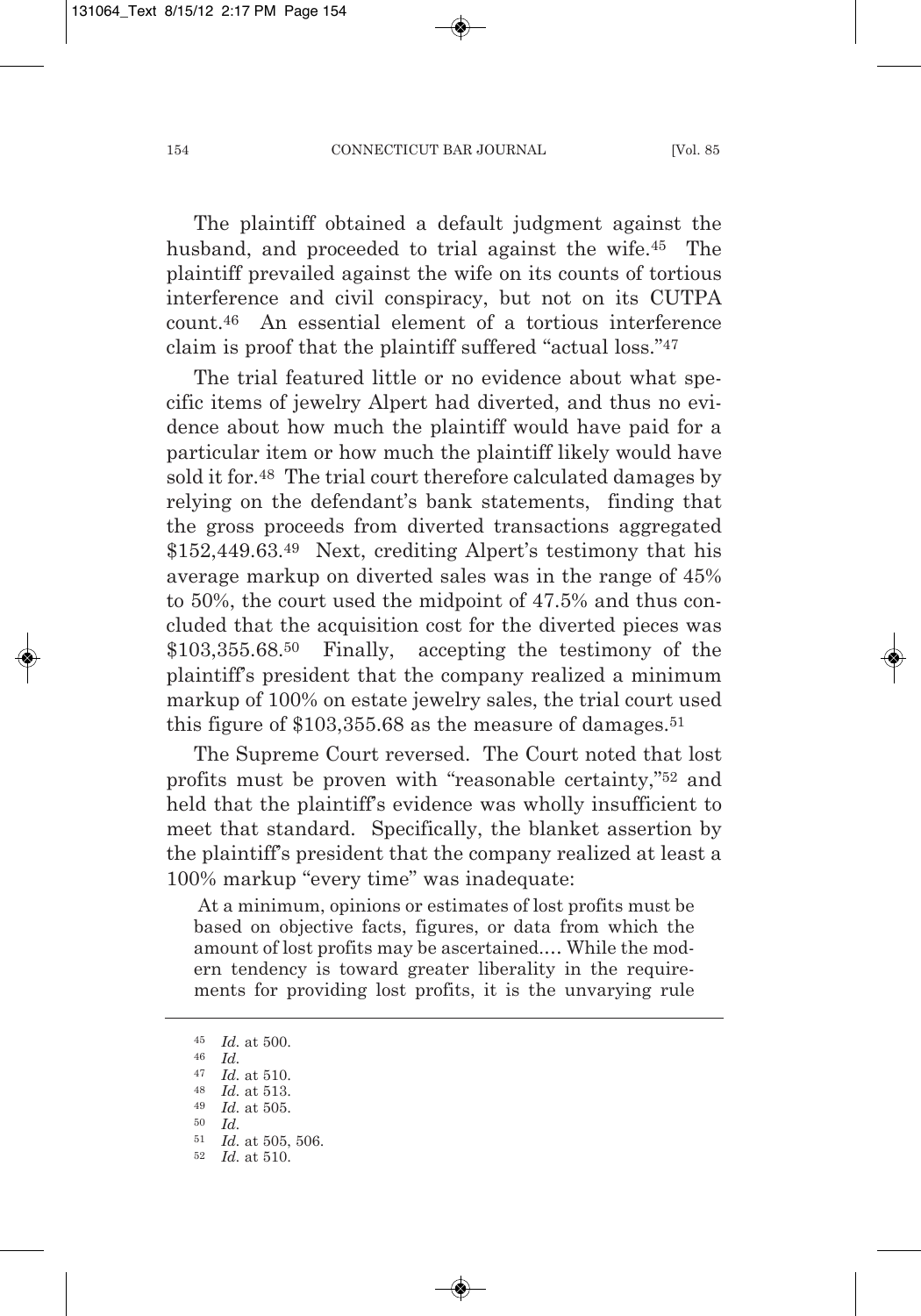that the evidence of such certainty as the nature of the case permits should be produced.53

The Court further stated that the plaintiff should have produced "objective, nonspeculative, documentary proof of its profit margins, such as . . . its historical earnings, or some other evidence documenting its profit margins on comparable consignment or estate jewelry pieces."54 Without such readily available evidence, the Court found that the plaintiff had not met its burden of establishing its losses with reasonable certainty.<sup>55</sup>

The Appellate Court's decision in *Charter Oak Lending Group, LLC v. August*<sup>56</sup> illustrates the truth in the aphorism that one should "be careful what you ask for; you just might get it." When the plaintiff rested after ten days of evidence in a courtside trial involving claims of misappropriation of trade secrets, breach of fiduciary duty, and unfair trade practice, the defendants moved for a judgment of dismissal due to failure to make out a prima facie case, pursuant to Practice Book Section 15-8.57 The court denied the motion without prejudice, whereupon the defendants presented their case in less than a day.<sup>58</sup>

In two subsequent memoranda of decision, the court rendered judgment for the defendants on all counts.59 As to some of the counts, the court granted the defendants' Section 15-8 motion, but in so doing, made factual findings "based on the more credible evidence."60

The Appellate Court reversed, making it clear that the weighing of evidence is inappropriate for purposes of a Section 15-8 motion. The legal standard is whether or not the plaintiff made out a prima facie case, "*if* [the plaintiff's evidence was] *believed and if given the benefit of all favor-*

<sup>53</sup> *Id.* at 512 (citations and internal punctuation omitted). 54 *Id.*

<sup>55</sup> *Id.*

<sup>56</sup> 127 Conn. App. 428, 14 A.3d 449, *cert. denied,* 302 Conn. 901, 23 A.3d 1241 (2011)

<sup>57</sup> *Id.* at 432-433. 58 *Id.* at 433.

<sup>59</sup> *Id.*

<sup>60</sup> *Id.* at 435.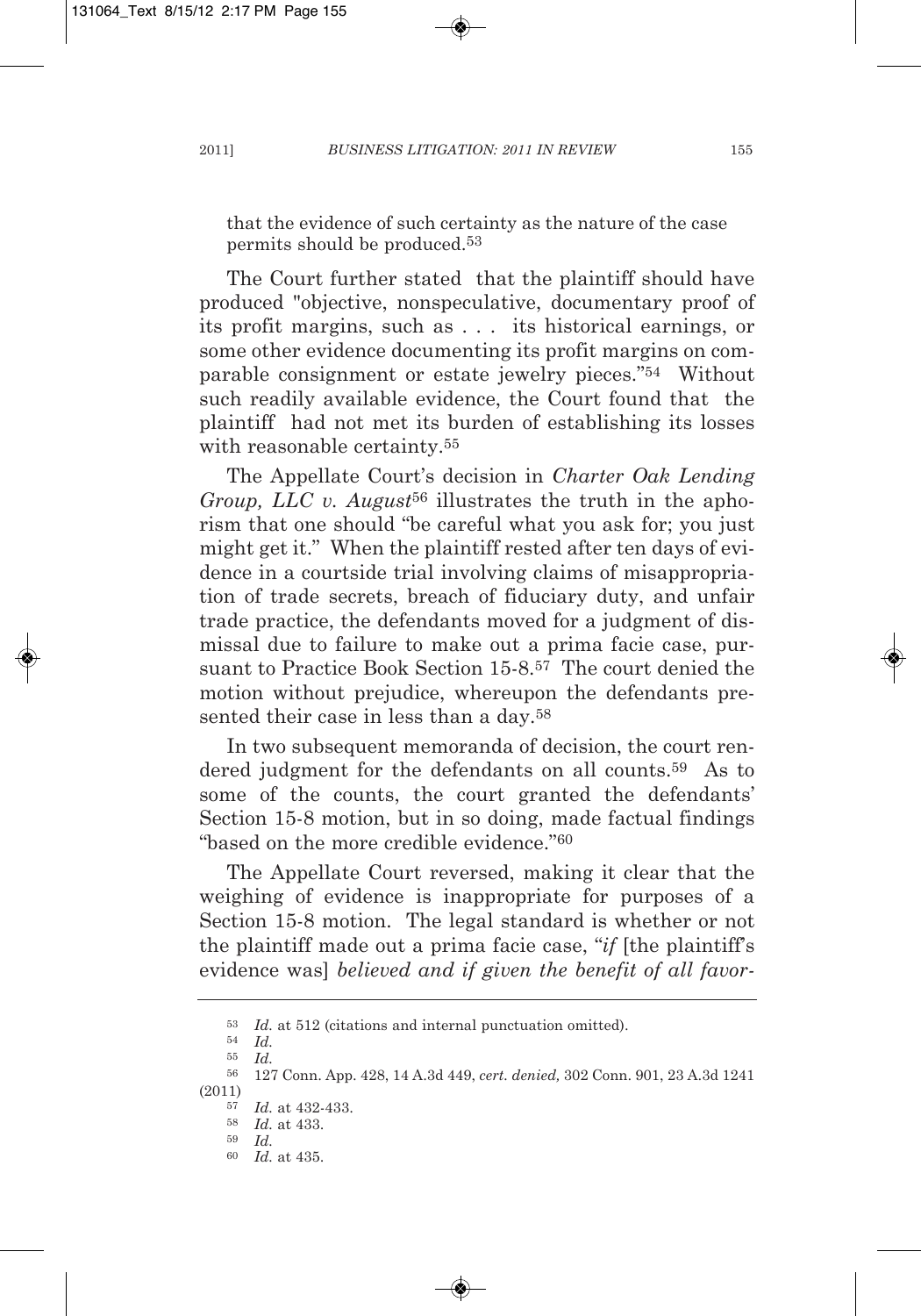*able inferences.*"<sup>61</sup> Because the trial court entered judgment on these counts using an inappropriate standard, the Appellate Court reversed, and remanded the case for a new trial.62

The irony is that if the defendants had not moved for dismissal, but had simply argued for judgment based on the evidence, they would have gotten a judgment that would have been much more difficult for the plaintiffs to undo on appeal. Appellate courts ordinarily are highly deferential to a trial court's conclusions based on the weight of the evidence,63 and presumably that would have been the case here if the court had simply rendered its judgment as a trial decision, instead of granting the motion to dismiss.

# II. NOTEWORTHY COMPLEX CASES

2011 also featured several business law opinions characterized by an unusually dense mix of weighty, novel and/or complex issues. Of the four discussed in this section, three were issued by the Appellate Court, and one was a Superior Court decision adopted *in toto* by the Supreme Court.

The first of the Appellate Court cases was *Wyatt Energy, Inc. v. Motiva Enterprises, LLC.*<sup>64</sup> The plaintiff, Wyatt Energy, Inc. ("Wyatt"), owner of a port terminal in New Haven Harbor, had leased its facility to Shell Oil Company, which in turn assigned its interest to the defendant Motiva.65 Motiva then purchased another port terminal at the harbor from a third party.66

Wyatt claimed that its lease had been premised on the implicit understanding that Motiva would use Wyatt's facility as its sole terminal in the New Haven area, and that Motiva's acquisition of a second terminal constituted a

<sup>61</sup> *Id.* at 436 (emphasis in original).

<sup>62</sup> *Id.* at 448.

<sup>63</sup> *See, e.g.,* Inland Wetlands and Watercourses Agency of the City of Middletown v. Landmark Investment Grp., Inc., 218 Conn. 703, 708, 590 A.2d 968 (1991).

<sup>64</sup> 128 Conn. App. 666, 19 A.3d 181, *cert. granted in part,* 301 Conn. 932, 23 A.3d 726 (2011).

<sup>65</sup> *Id.* at 668-669.

<sup>66</sup> *Id.* at 670.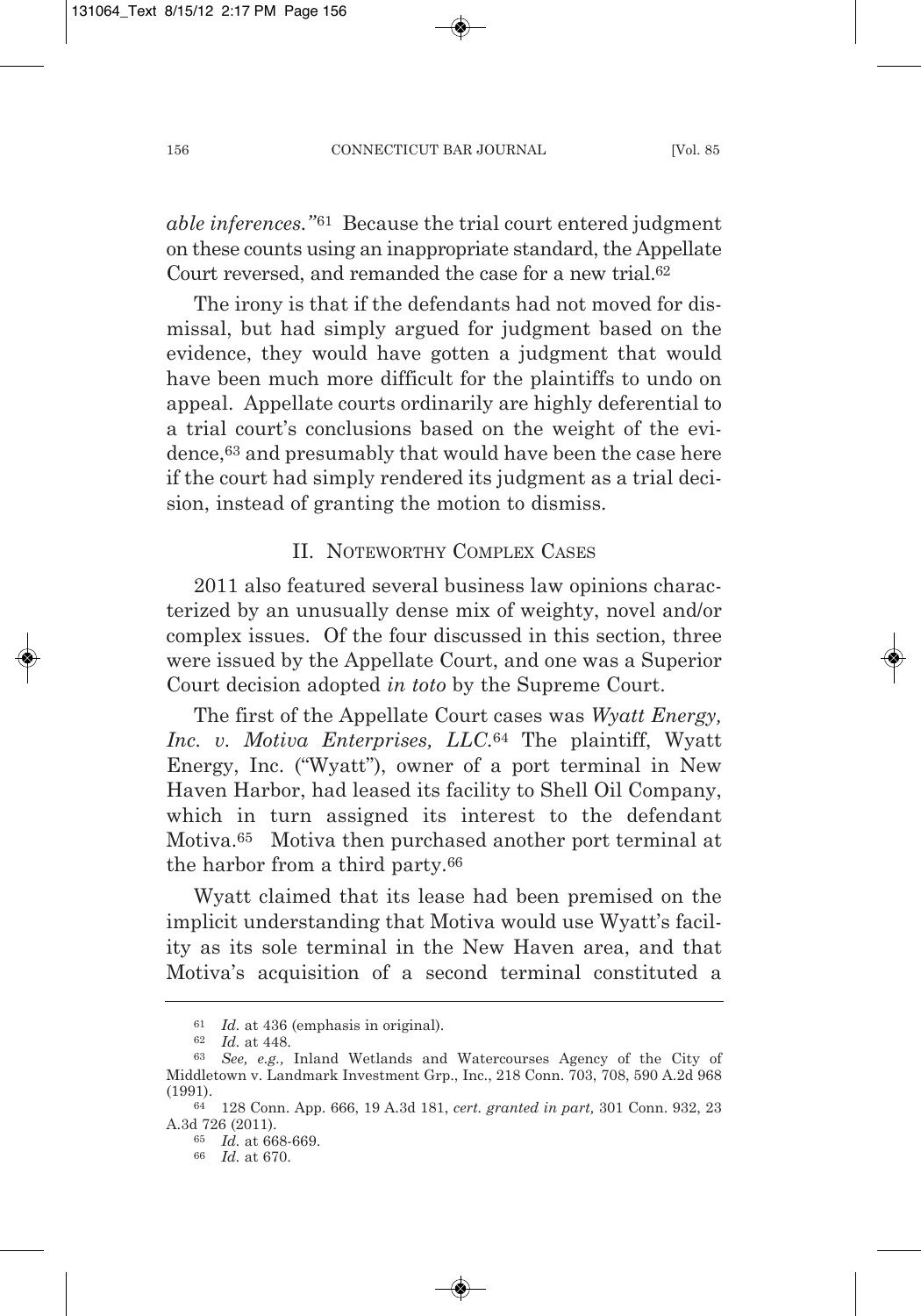breach.67 Wyatt therefore terminated the lease.68 In the ensuing litigation, Wyatt sought to justify the termination based on its reasonable belief that Motiva's subsequent acquisition of a second terminal had anticompetitive implications in violation of the Connecticut Antitrust Act.69

The Appellate Court held that Wyatt's fear of *potential* antitrust liability did not afford sufficient grounds to terminate the lease; the relevant inquiry was whether or not Motiva's acquisition of the second terminal had *actually* rendered the lease unlawful.70 The Court credited the trial court's factual finding that no antitrust violation had occurred, and agreed that Wyatt's argument was therefore ineffectual<sup>71</sup>

Wyatt further argued that Motiva's conduct in acquiring the second terminal, while ignoring a right of first refusal provision in the lease that would have allowed it to purchase the Wyatt terminal, constituted an anticipatory repudiation of the lease, justifying Wyatt in terminating it.72 Motiva countered, and the Appellate Court agreed, that Wyatt's anticipatory repudiation argument was trumped by language in the lease that entitled Motiva to a notice of default and opportunity to cure.73 Wyatt had never provided such a default-and-cure notice, and thus its anticipatory repudiation argument was unavailing.74

Finally, Wyatt attacked the trial court's calculation of Motiva's damages. The court had included anticipated revenue75 from a contract between Motiva and Citgo Petroleum Corporation, Motiva's primary customer at the Wyatt ter-

<sup>67</sup> *Id.*

<sup>68</sup> *Id.* at 670-671.

<sup>69</sup> *Id.* at 671-672. The relevant provisions of the Connecticut Antitrust Act are at General Statutes § 35-26 and § 35-27.

<sup>70</sup> 128 Conn. App. at 674.

<sup>71</sup> *Id.* 679-680.

<sup>72</sup> *Id.* at 680-681.

<sup>73</sup> *Id.* at 683-684.

<sup>74</sup> *Id.*

<sup>75</sup> The trial court found, and Wyatt did not challenge on appeal, that under the law of Texas, which governed the lease between Wyatt and Motiva, gross revenue rather than lost profit was the proper measure of damage. *Id.* at 685, n. 11.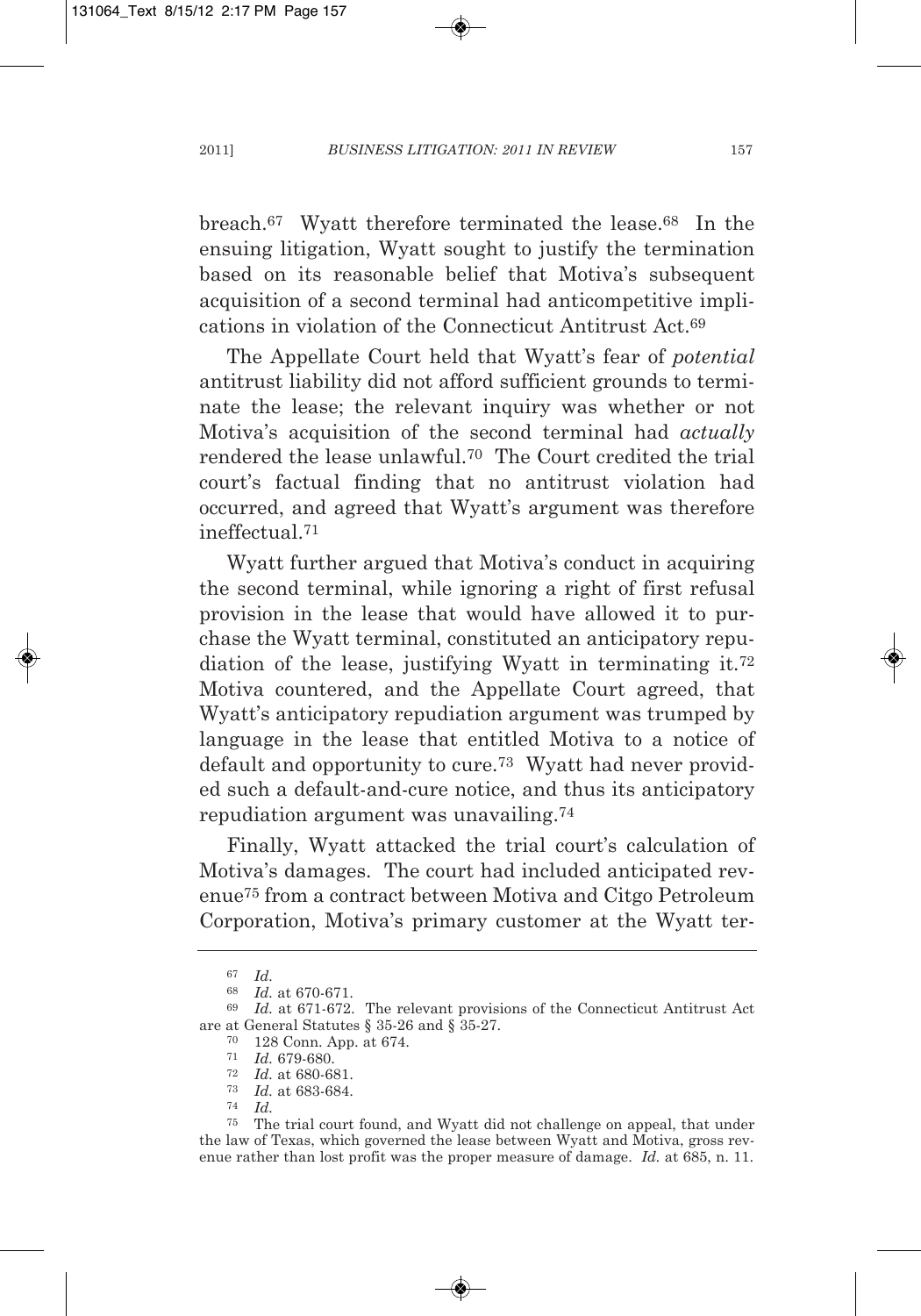minal.76 That contract had been set to expire about two years after Wyatt terminated Motiva's lease, but provided for five one-year renewals thereafter.77

The trial court found that Citgo likely would have continually renewed its contract with Motiva for the entire fiveyear option period, based in part on testimony from a Citgo representative that the company was satisfied with Motiva's services and likely would have maintained the relationship but for Wyatt's termination of the terminal lease.78 The trial court therefore included, as part its calculation of damages, Motiva's projected lost revenue for the entire option period.79 The Appellate Court found, based on the evidence in the record below, that this finding was not clearly erroneous and should thus stand on appeal.80

Another exceptionally meaty Appellate Court decision issued in *Bridgeport Harbour Place I, LLC v. Ganim*,81 which arose from the bribery scandal that brought down Bridgeport mayor Joseph Ganim. The plaintiff was party to a development agreement with the City of Bridgeport, which contemplated that the plaintiff would develop a project variously known as Steel Point and Harbour Place.82 The development agreement called for the completion of studies, compliance with financial and regulatory requirements, and procurement of approvals from various city and state entities.<sup>83</sup> Once the development agreement was fully performed, the parties were to negotiate a restated or new agreement that addressed actual construction of the project.84

Unbeknownst to the plaintiff, Ganim had a side agreement with another developer, United Properties, Ltd., whose principals had agreed to pay him a bribe if it was

84 *Id.* at 107-108.

<sup>76</sup> *Id.* at 684-685.

<sup>77</sup> *Id.* at 685.

<sup>78</sup> *Id.* at 685-686.

<sup>79</sup> *Id.* at 686.

<sup>80</sup> *Id.* at 687-688.

<sup>81</sup> 131 Conn. App. 99, 30 A.3d 703, *cert. granted*, 303 Conn. 904, 31 A.3d 1179 and 303 Conn. 905, 31 A.3d 1180 (2011).

<sup>82</sup> *Id.* at 106.

<sup>83</sup> *Id.* at 107.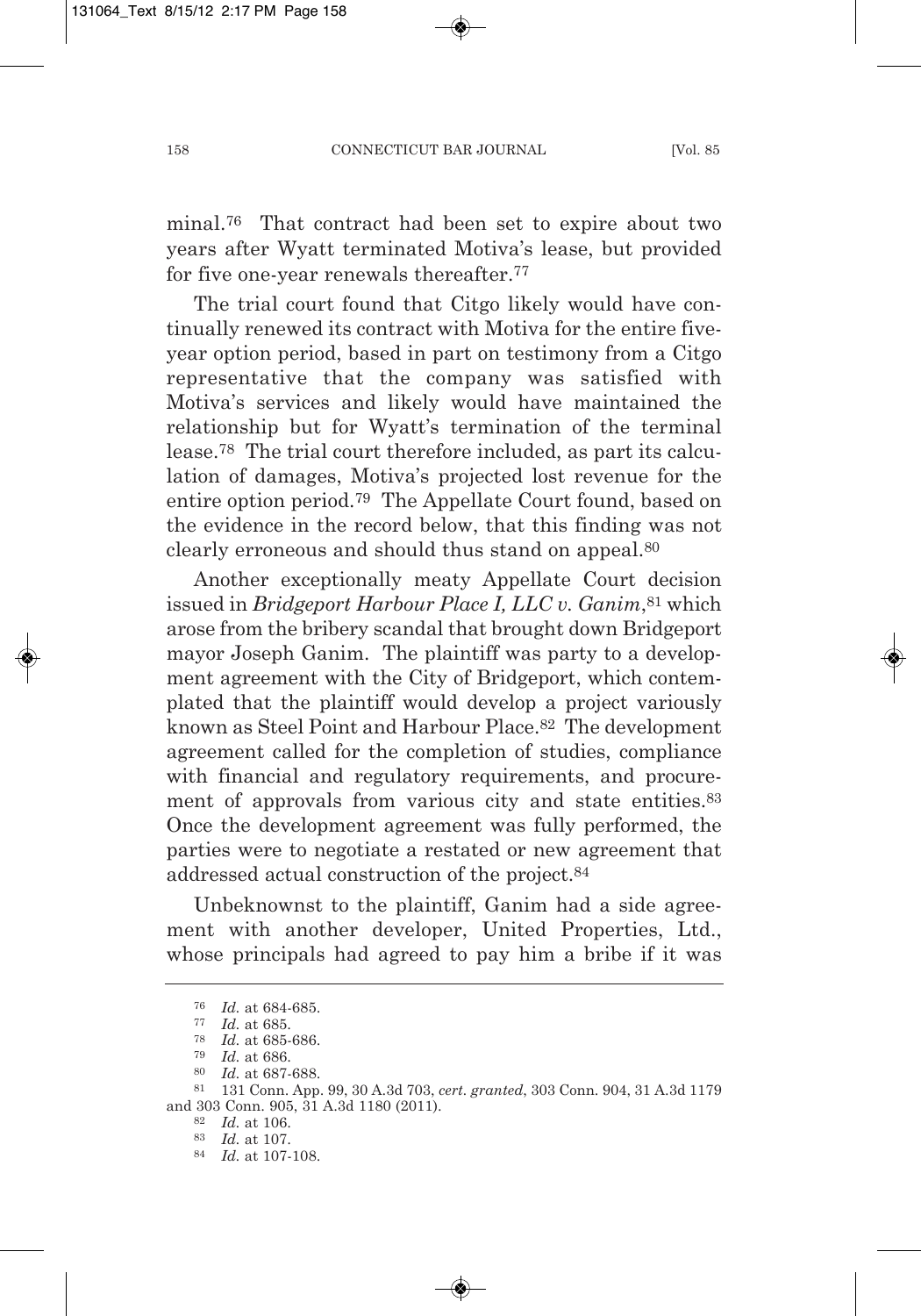selected to develop the project.85 Ganim eventually caused the City to terminate the development agreement with the plaintiff before it had been fully performed.86 The plaintiff sued Ganim, the City of Bridgeport, United Properties, its principals, and various other individuals and entities.87 The plaintiff claimed, among other things, lost profits in excess of \$100 million.88

The jury returned a verdict for the plaintiff against certain of the defendants, but for the relatively paltry sum of \$366,254.89 The size of the verdict was held down by the trial court's grant of a motion in limine filed by the defendants, in which they successfully sought to exclude evidence about the plaintiff's alleged lost profits.90

In that ruling, the trial court emphasized that the development contract that had been wrongfully terminated did not give the plaintiff the right to build the project:

The plaintiff bases the lost profits claim on a nonexistent contract whose potential realization and returns are remote as a matter of law because its evidentiary support is contingent and speculative…. [T]he development agreement did not provide for the construction of the project; it was merely a contract to pursue a restated development agreement or a land disposition agreement where the precise costs, plans and specifications of the construction would be set forth. … [T]he city was only required to engage in good faith negotiations to reach an agreement on a land disposition contract, and was not unequivocally bound to execute one.91

The Appellate Court agreed that "there was insufficient evidence that the Steel Point project would come to fruition," and that the trial court, in carrying out its gatekeeper function, had properly excluded evidence of "lost profits" that was purely speculative.92

<sup>85</sup> *Id.* at 106.

<sup>86</sup> *Id.* at 108.

<sup>87</sup> *Id.* at 104, n 2.

<sup>88</sup> *Id.* at 106.

<sup>89</sup> *Id.* at 111.

<sup>90</sup> *Id.* at 117. 91 *Id.* at 118.

<sup>92</sup> *Id.* at 122-124.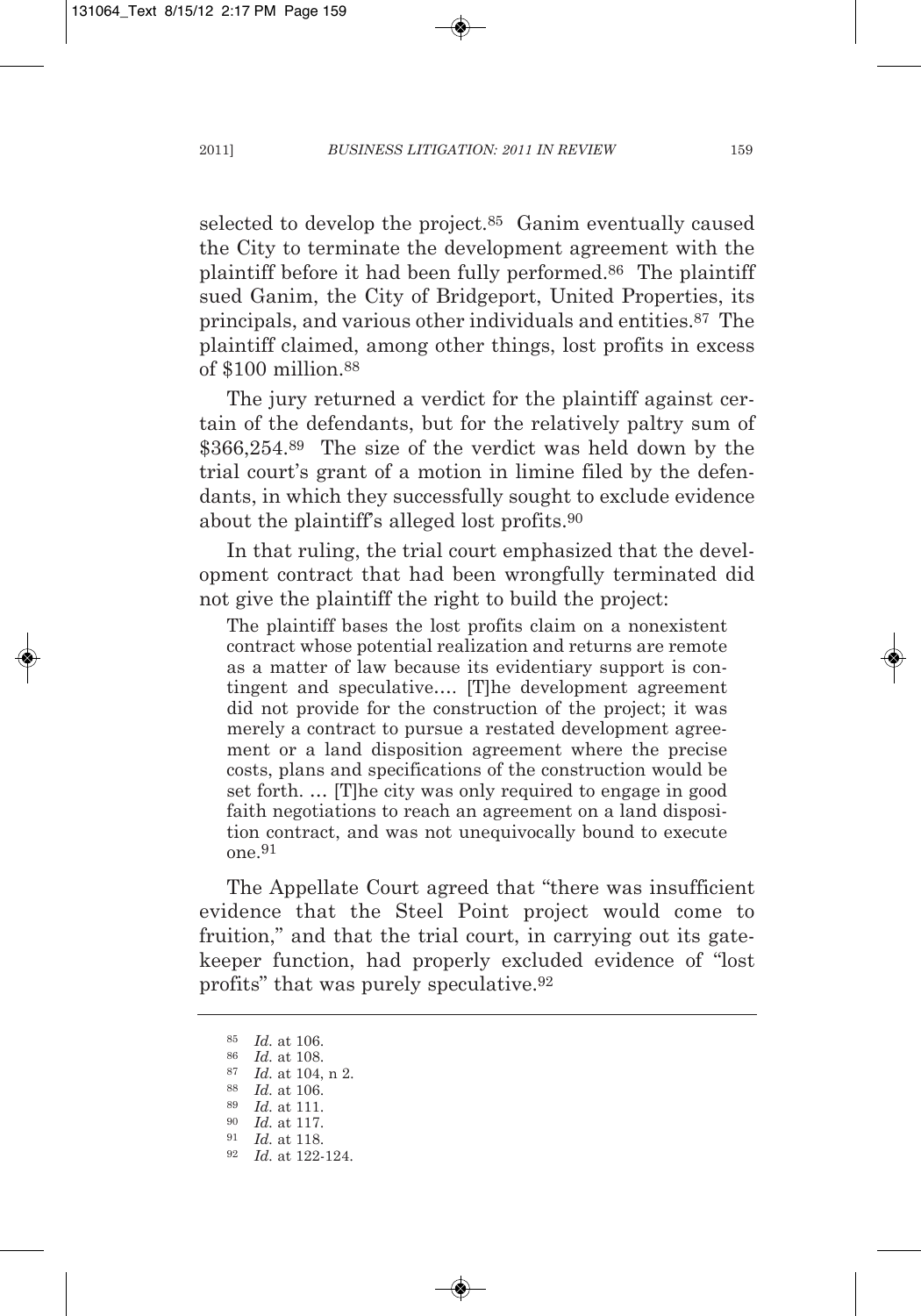The *Ganim* case also featured a novel collateral estoppel issue stemming from a prior, abortive action in the U.S. District Court. In that initial suit, the plaintiffs sought relief under two federal statutes, the Racketeer Influenced and Corrupt Organizations Act (RICO) and 42 U.S.C. Section 1983, as well as various state statutes and common law theories.93 The district court granted the defendants' motion to dismiss the federal statutory claims, finding that the plaintiff lacked standing to pursue the RICO claim and had failed to state a claim under section 1983.94 The district court also declined to exercise pendent jurisdiction over the state law claims.95 The plaintiff then sued on its state law claims, in Superior Court.96

The defendants argued that the district court dismissal had the effect of collaterally estopping the plaintiff from seeking relief in a second action.<sup>97</sup> Specifically, in denying the plaintiff's RICO claim, the district court had found that the plaintiff lacked standing to pursue that claim because it failed to satisfy the statute's stringent proximate cause requirement.98 The defendants argued that, because the issue of proximate cause between the defendant's conduct and the plaintiff's alleged harm had been actually litigated and had been necessary for the district court's dismissal order, the plaintiff was collaterally estopped from relitigating that issue in Superior Court.99

The trial court rejected this argument, given that the proximate cause standards under RICO differ from those at common law.100 A RICO plaintiff must show that he suffered injury proximately caused by the defendants' racketeering activity, not simply as a result of the defendants' conduct.101 Because this differs from the showing of proximate cause required for the plaintiff's state law actions, and because the

<sup>93</sup> *Id.* at 150. RICO is codified at 18 U.S.C. § 1961 *et seq.*

<sup>94</sup> 131 Conn. App. at 150.

<sup>95</sup> *Id.*

<sup>96</sup> *Id.* at 151.

<sup>97</sup> *Id.* at 153. 98 *Id.* at 154.

<sup>99</sup> *Id.* at 154-155.

<sup>100</sup> *Id.* at 156.

<sup>101</sup> *Id.* at 160, referring to *Lerner v. Fleet Bank, N.A.,* 459 F.3d 273 (2d Cir. 2006).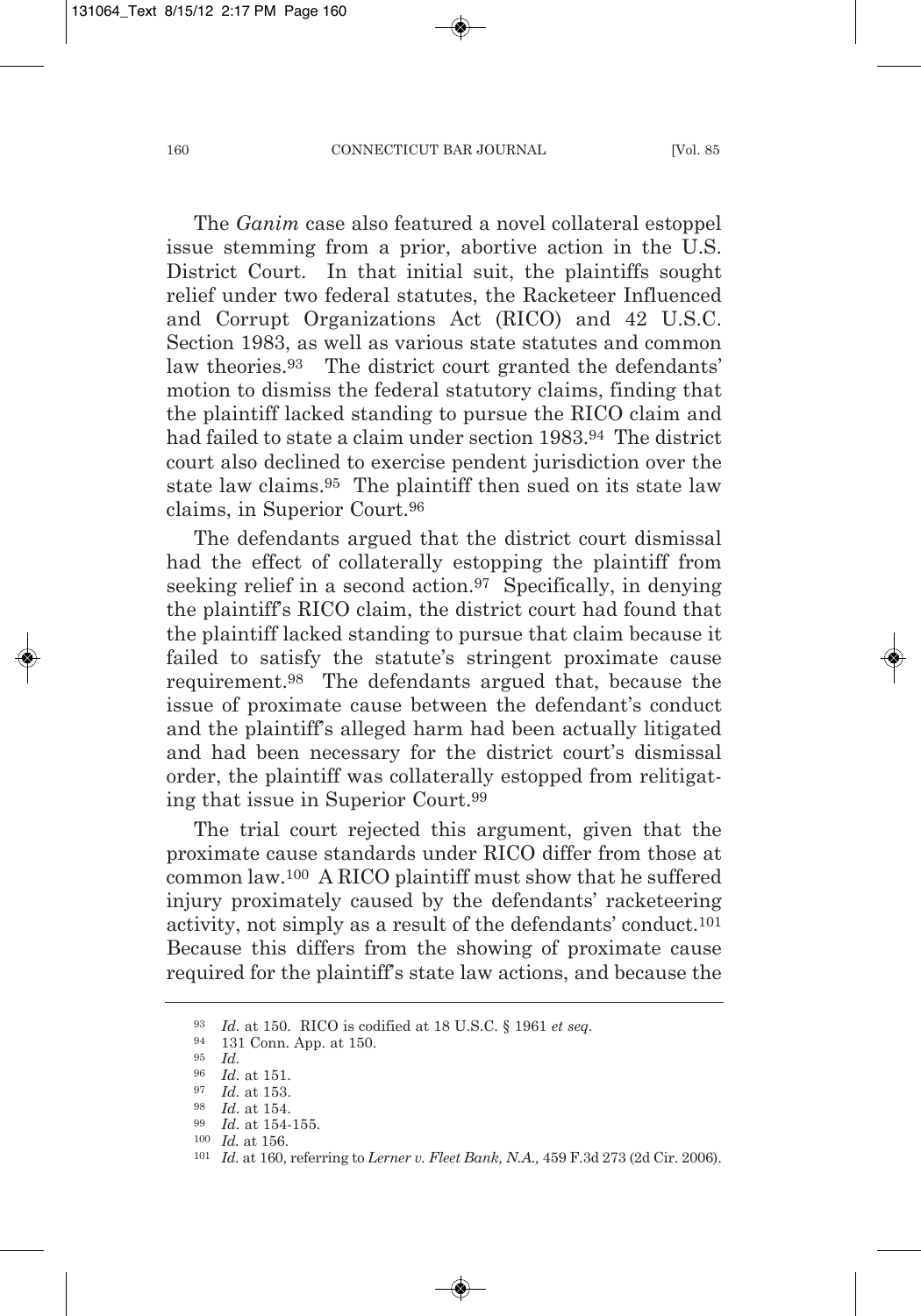application of collateral estoppel "may not be proper when the burden of proof or legal standards differ between the first and subsequent actions,"102 the trial court ruled that the plaintiff was not collaterally estopped from beginning anew in Superior Court.103 The Appellate Court agreed.104

The decision in *Ganim* is noteworthy also for a detailed and scholarly discussion about the proper approach to calculating punitive damages awards under CUTPA.105

A million dollar bank loan spawned years of hard-fought litigation between the assignee of the note and the executors of the borrower's estate, culminating in the Appellate Court's decision in *Cadle Co. v. D'Addario*.106 The plaintiff had pursued prior litigation against the defendant executors, seeking to remove them as executors (removal case).107 That effort failed in the probate court, and the plaintiff's subsequent appeal led to a dismissal order in the Superior Court, which was affirmed by the Supreme Court.108 When the plaintiffs brought suit on the note, the executors counterclaimed for abuse of process and vexatious litigation, citing the removal case.109 The counterclaim also included a CUTPA count,<sup>110</sup> based largely on Cadle's dealings with the D'Addario family in trying to collect the debt.111 The trial court disposed of the counterclaim via orders granting the plaintiff's motion to strike and motion for summary judgment.<sup>112</sup>

The Appellate Court affirmed the judgment below with respect to the counterclaim. As for the abuse of process claim, the court noted that such a claim will lie only if the process was used *primarily* for an improper purpose; a

<sup>102</sup> 131 Conn. App. at 155.

<sup>103</sup> *Id.* at 160.

<sup>104</sup> *Id.* at 160-161.

<sup>105</sup> *Id.* at 138-150.

<sup>106</sup> 131 Conn. App. 223, 26 A.3d 682 (2011).

<sup>107</sup> *Id.* at 233.

<sup>108</sup> *Id.* The Supreme Court's affirmance of the dismissal order in the removal case is reported at *Cadle Co. v. D'Addario,* 268 Conn. 441, 844 A.2d 836 (2004). 109 *Id.*

<sup>110</sup> CONN. GEN. STAT. § 42-110a *et seq.*

<sup>111</sup> 131 Conn. App. at 233, 234, 239, 240.

<sup>112</sup> *Id.* at 234-235.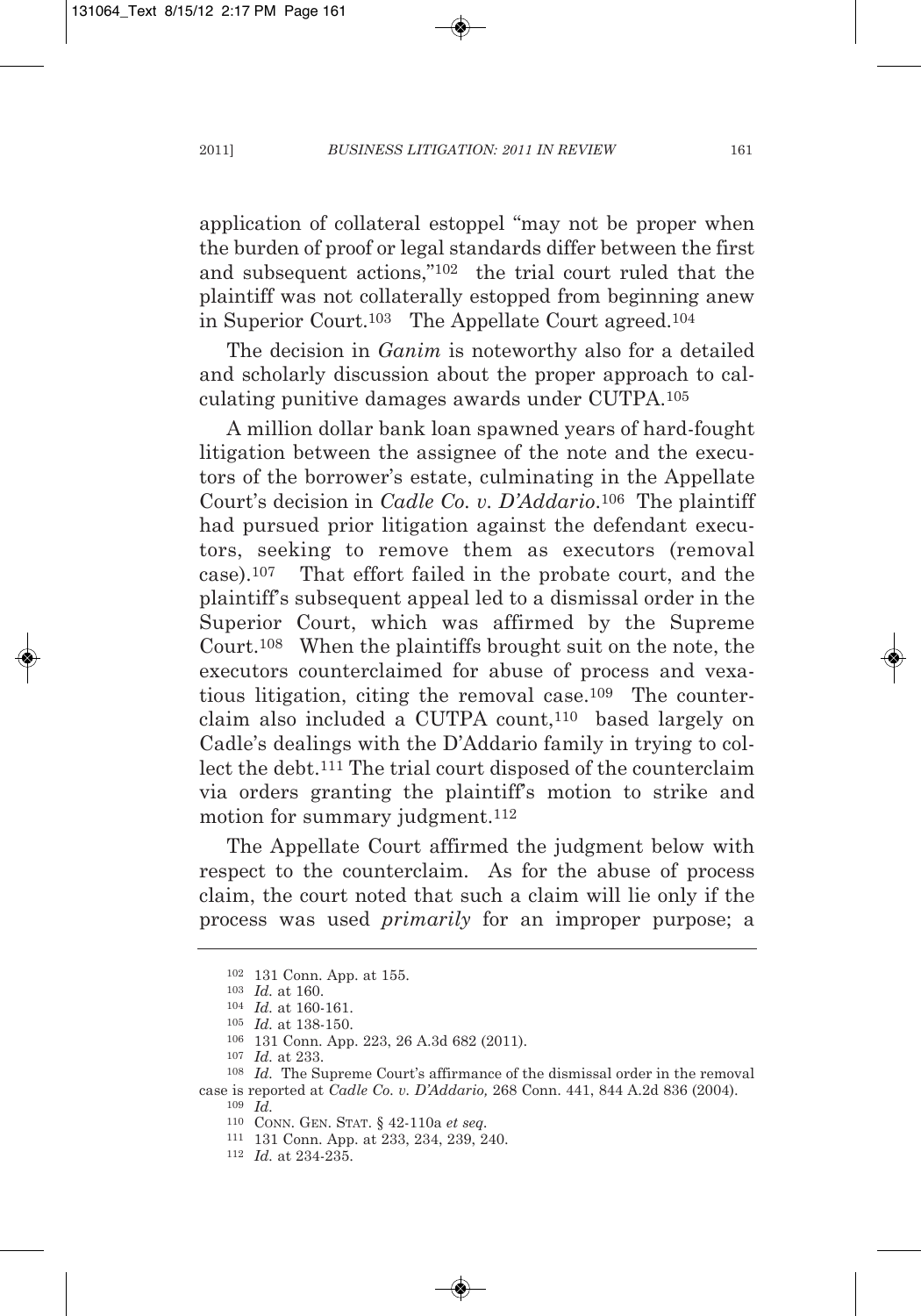party's *incidental* motive is immaterial.113 The executors pled that Cadle had pursued the removal case primarily to coerce nonparties to the litigation to pay the note, but did not plead sufficient facts to support that conclusion.114 The Appellate Court thus agreed that the trial court had properly stricken that claim.115

The executors' counterclaim for vexatious litigation foundered on the need to plead and prove an absence of probable cause for Cadle's pursuit of the removal case.116 The executors alleged that lack of probable cause could be inferred from the fact that the Superior Court had dismissed the removal case, and that the Supreme Court had affirmed the dismissal order.117 However, lack of merit is not the same thing as lack of probable cause; the proponent of a vexatious litigation claim must not only show that the prior action terminated in his favor, but must separately show lack of probable cause.118 Because the executors had not separately pled facts showing a lack of probable cause, the Appellate Court affirmed the trial court's order striking that claim.119

As for the CUTPA claim, the Appellate Court focused on the requirement that the proponent of such a claim prove it has suffered an ascertainable loss.<sup>120</sup> For present purposes, that required a focus on harm allegedly suffered by the estate, not by members of the D'Addario family personally.121 Because the executors had failed to plead and prove ascertainable loss suffered by the estate, the counterclaim for CUTPA was not well founded.122

The executors also challenged the trial court's order, as part of its judgment for Cadle on the complaint, awarding

 *Id.* at 235-236. *Id.* at 236. *Id.* at 236-237. *Id.* at 237. <sup>117</sup> *Id. Id.* at 237-238. 119 *Id. Id.* at 240. *Id.* at 240. *Id.* at 241.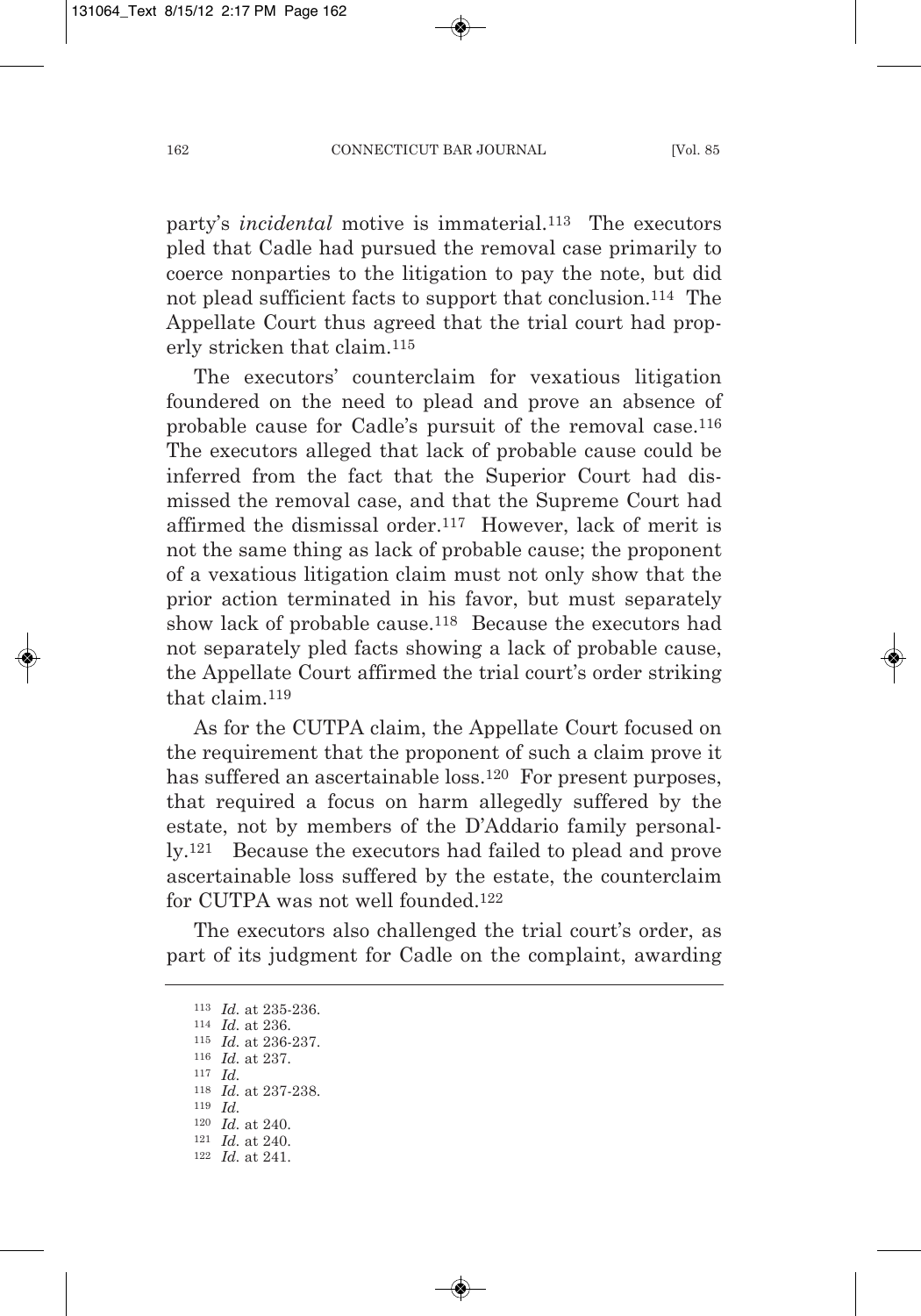Cadle statutory123 post-judgment interest in the amount of ten percent per annum from the date of judgment until full payment of the debt.124 Specifically, the executors claimed that this was improper, given that the note contained a specific provision setting forth the applicable interest rate "until the entire principal of this Note has been fully paid, whether before or after maturity, by acceleration or otherwise, and whether or not judgment is obtained..."<sup>125</sup> The Appellate Court agreed that the post-judgment interest rate provided for by statute must give way to the express agreement of the parties embodied in the note.126

On cross-appeal, Cadle complained that the trial court had erred in refusing to apply a provision in the note that bumped up the interest rate by two percent per annum following default.127 The Appellate Court observed that, under established precedent,128 late charges may not be assessed once a note has been accelerated and demand has been made,129 but ruled that the default interest rate prescribed by the note did not constitute a late charge.<sup>130</sup> Accordingly, the trial court should have applied the enhanced interest rate post-default, and erred in failing to do so.131

Judge Cosgrove's decision in *Tzovolos v. Wiseman*,132 affirmed *per curiam*133 and adopted by the Supreme Court as its statement of the facts and applicable law, is noteworthy not because it breaks new legal ground – it does not – but because it is a virtual treatise on Connecticut business tort law. The case arose when a putative creditor of a failed restaurant seized \$12,700 worth of restaurant equipment, knowing that it was subject to a perfected security interest held by another creditor. The ensuing litigation implicated

<sup>123</sup> CONN. GEN. STAT. § 37-3a.

<sup>124</sup> 131 Conn. App. at 243.

<sup>125</sup> *Id.*

<sup>126</sup> *Id.* at 248.

<sup>127</sup> *Id.* at 249.

<sup>128</sup> FDIC v. Napert-Boyer P'ship, 40 Conn. App. 434, 671 A.3d 1303 (1996).

<sup>129</sup> 131 Conn. App. at 249.

<sup>130</sup> *Id.* at 249-50.

<sup>131</sup> *Id.* at 250.

<sup>132</sup> 51 Conn. Sup. 532, 16 A.3d 819 (2007), *aff'd*, 300 Conn. 247, 12 A.3d 563 (2011).

<sup>133</sup> 300 Conn. 247, 12 A.3d 563 (2011).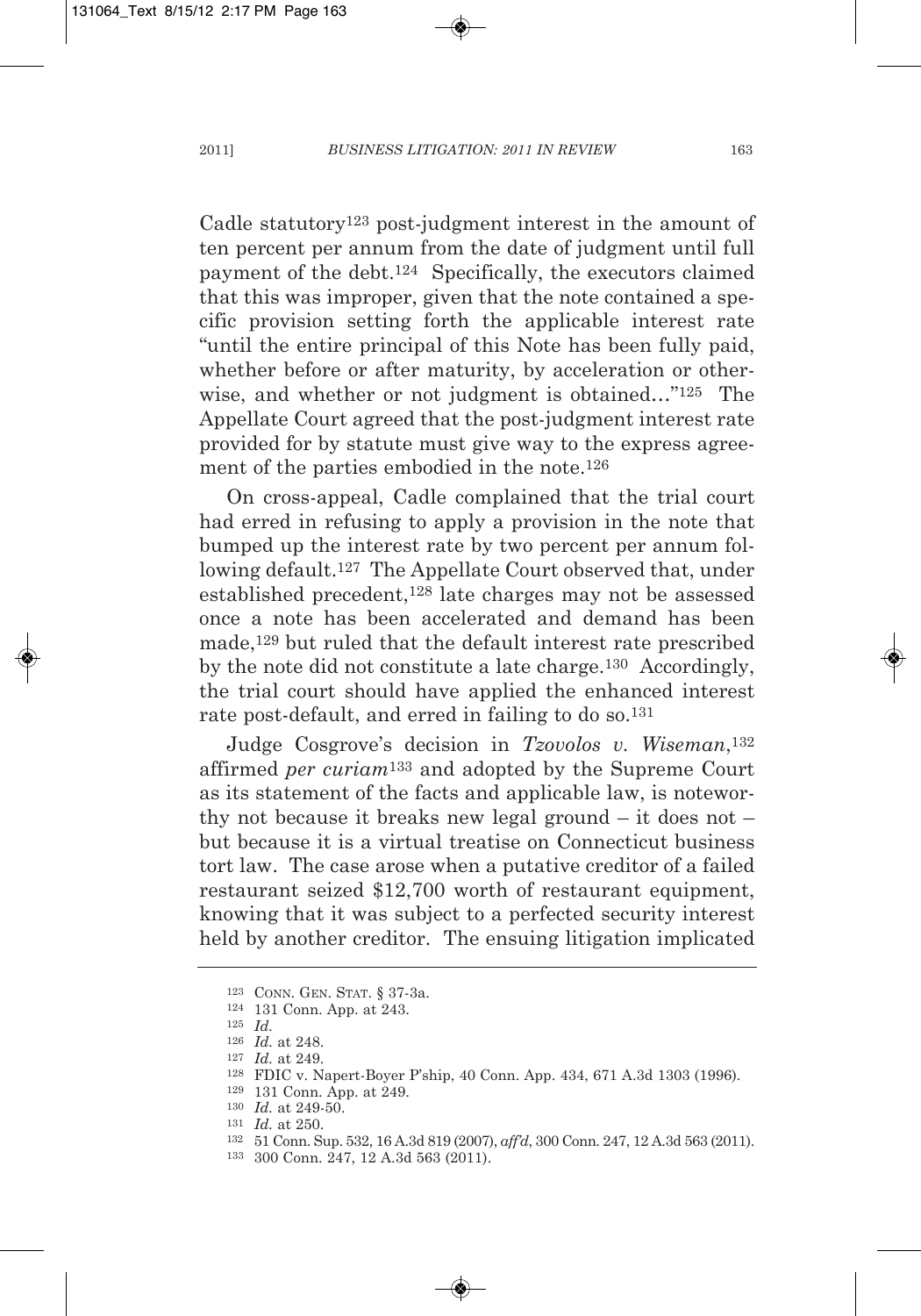the law of contract, secured transactions, conversion, civil theft, piercing of corporate veils, fraudulent transfer, tortious interference, unfair trade practice, and the shifting of attorneys' fees. The trial court's patient and thorough analysis of each theory makes the memorandum of decision a valuable reference piece for business litigators.134

# III. FINALITY … OR NOT

As discussed, the doctrines of res judicata and/or collateral estoppel figured prominently in the *Lighthouse Landings* and *Harbour Place I* decisions. The Appellate Court further examined res judicata in *Close, Jensen and Miller, P.C. v. Fidelity National Title Insurance Company*,135 and concluded that the public policy underlying that doctrine—preventing repetitive litigation—may trump procedural niceties.

In prior litigation between the parties, judgment entered against Close, Jensen and Miller, a land surveying and engineering firm (the "firm"), on a professional malpractice claim arising from a faulty property survey.136 The firm agreed to pay the full amount of the judgment plus costs, through its malpractice carrier, provided that the title companies agreed to open and vacate the judgment.137

The firm then brought suit against the title companies, seeking to recapture the money that had been paid to satisfy the earlier judgment.138 When the title companies sought summary judgment on the grounds of res judicata, the firm countered that that doctrine could not apply because the earlier judgment had been vacated.<sup>139</sup> The trial court reject-

135 130 Conn. App. 174, 21 A.3d 952 (2011).

<sup>134</sup> Judge Cosgrove's opinion does contain a statement of law that, while accurate when rendered in 2007, is no longer correct. Judge Cosgrove stated that the standard of proof in statutory theft cases is by "clear and convincing evidence." 51 Conn. Sup. at 574, 575. But in 2010, in *Stuart v. Stuart,* 297 Conn. 26,996 A.2d 259 (2010), the Connecticut Supreme Court ruled that such claims need be proven only by a preponderance of the evidence. Thus, by 2011, when the Supreme Court adopted Judge Cosgrove's decision wholesale as "a statement of the facts and the applicable law"; 300 Conn. at 253, the Court had already implicitly overruled that aspect of his decision.

<sup>136</sup> *Id.* at 179.

<sup>137</sup> *Id.*

<sup>138</sup> *Id.* at 180.

<sup>139</sup> *Id.*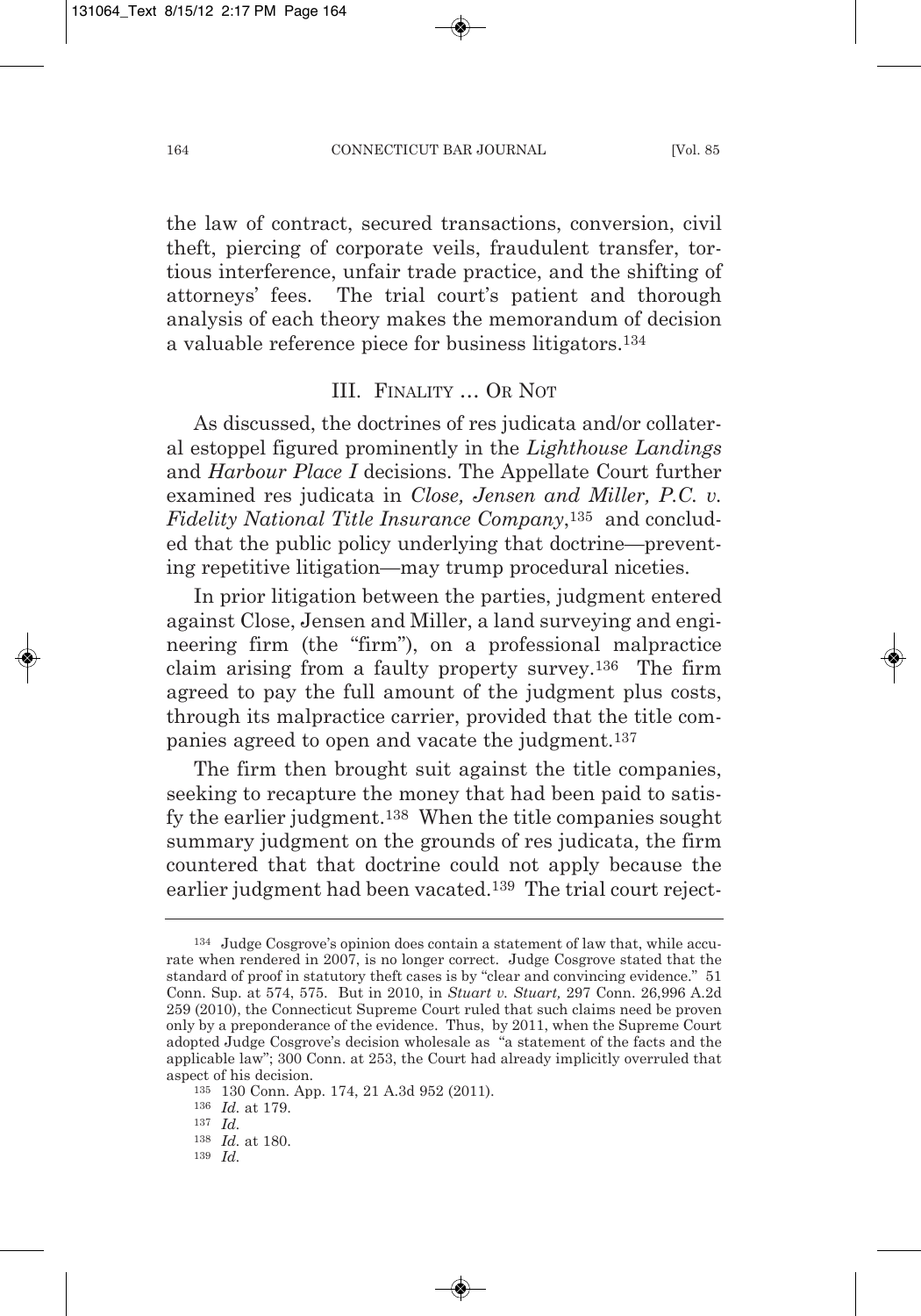ed that argument, holding that under these unusual circumstances the prior judgment retained the force of res judicata, and the Appellate Court agreed.140

Another Appellate Court decision concerning the scope of collateral estoppel was *Gateway, Kelso & Company, Inc. v. West Hartford No. 1, LLC*.141 In that case, a judge of the Superior Court denied the plaintiff's application for a PJR, whereupon the defendant moved for summary judgment, claiming that a key finding of fact at the PJR hearing should be accorded the effect of collateral estoppel in the principal case.142 The trial court denied the defendant's summary judgment motion.

The Appellate Court affirmed, agreeing that findings of fact at a PJR hearing should have no preclusive effect. The court found that given the limited nature of a PJR hearing, and the reality that at the time of a PJR hearing a case typically requires far more discovery and development in order to become trial-ready, a PJR hearing does not afford the opportunity to "fully and fairly" litigate a matter, which is a prerequisite for preclusive effect.143

The issue of finality arose in a different context in Investment *Associates v. Summit Associates, Inc.*<sup>144</sup> Two principles pertaining to judgments—validity and finality clashed in that case, and finality prevailed. The plaintiff had brought suit in the Superior Court against certain defendants, including an individual named Lancia, in 1991, and obtained a judgment in 1994.145 The plaintiff was unable to execute on Lancia's assets because he moved out of state to parts unknown.146 The plaintiff finally learned Lancia's whereabouts, in South Carolina, many years after the entry of judgment.147

<sup>140</sup> *Id.* at 180-81,

<sup>141</sup> 126 Conn. App. 578, 15 A.3d 635, *cert. denied,* 300 Conn. 929, 16 A.3d 703 (2011).

<sup>142</sup> *Id.* at 582.

<sup>143</sup> *Id.* at 584-85.

<sup>144</sup> 132 Conn. App. 192, 31 A.3d 820 (2011), *cert. granted,* 303 Conn. 921, 34 A.3d 396 (2012).

<sup>145</sup> *Id.* at 195.

<sup>146</sup> *Id.* at 196, n. 4.

<sup>147</sup> *Id.*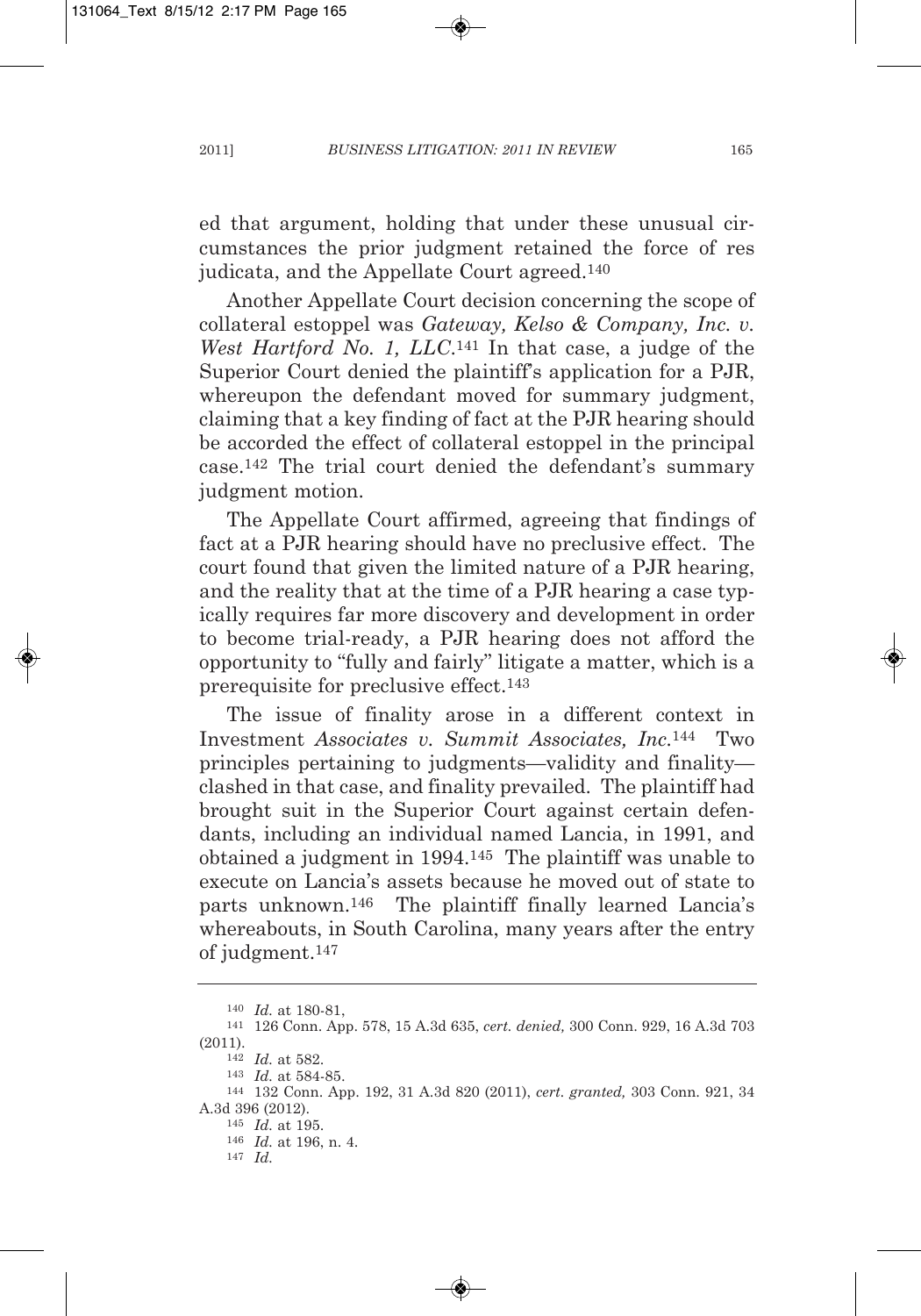Because there is a ten-year time limit to enforce judgments in South Carolina,148 in 2009 the plaintiff filed a motion in the Superior Court to revive its earlier judgment.<sup>149</sup> The defendant responded with a motion to dismiss, claiming that the plaintiff, a joint venture, is not a recognized legal entity under Connecticut law, and therefore lacked standing to pursue a claim against him, depriving the court of subject matter jurisdiction over the cause.150 The trial court denied the defendant's motion to dismiss, and granted the plaintiff's motion to revive the judgment.151

The Appellate Court acknowledged the general and often-repeated principle that challenges to subject matter jurisdiction may be raised at any time.152 However, the court agreed with the trial court that given the facts and procedural history of the case, the principle of validity must give way to the principle of finality.153 The Appellate Court noted that the Superior Court is a court of general, not limited, jurisdiction, and that the defendant could have raised the standing issue when the case was first litigated in the 1990s.154 Nor did the court perceive any miscarriage of justice, or any other strong policy reason to allow the defendant to raise his standing argument so late in the game.155 The Appellate Court therefore affirmed the judgment below.156

### IV. NOTEWORTHY CONTRACT CASES

In *Blumberg Associates Worldwide, Inc. v. Brown & Brown of Connecticut, Inc*.,157 the Appellate Court considered an issue of first impression in Connecticut: whether a party to a contract can unlawfully hinder performance through acts or omissions that took place before the contract

<sup>148</sup> *Id.*

<sup>149</sup> *Id.* at 195-96. The statute that permits such a motion is General Statutes § 52-598(c).

<sup>150</sup> *Id.* at 196.

<sup>151</sup> *Id.* <sup>152</sup> *Id.* at 198.

<sup>153</sup> *Id.* at 200-01.

<sup>154</sup> *Id.* at 201.

<sup>155</sup> *Id.*

<sup>156</sup> *Id.* at 208.

<sup>157</sup> 132 Conn. App. 85, 30 A.3d 38 (2011), *cert. granted in part,* 303 Conn. 923, 34 A.3d 395 (2012).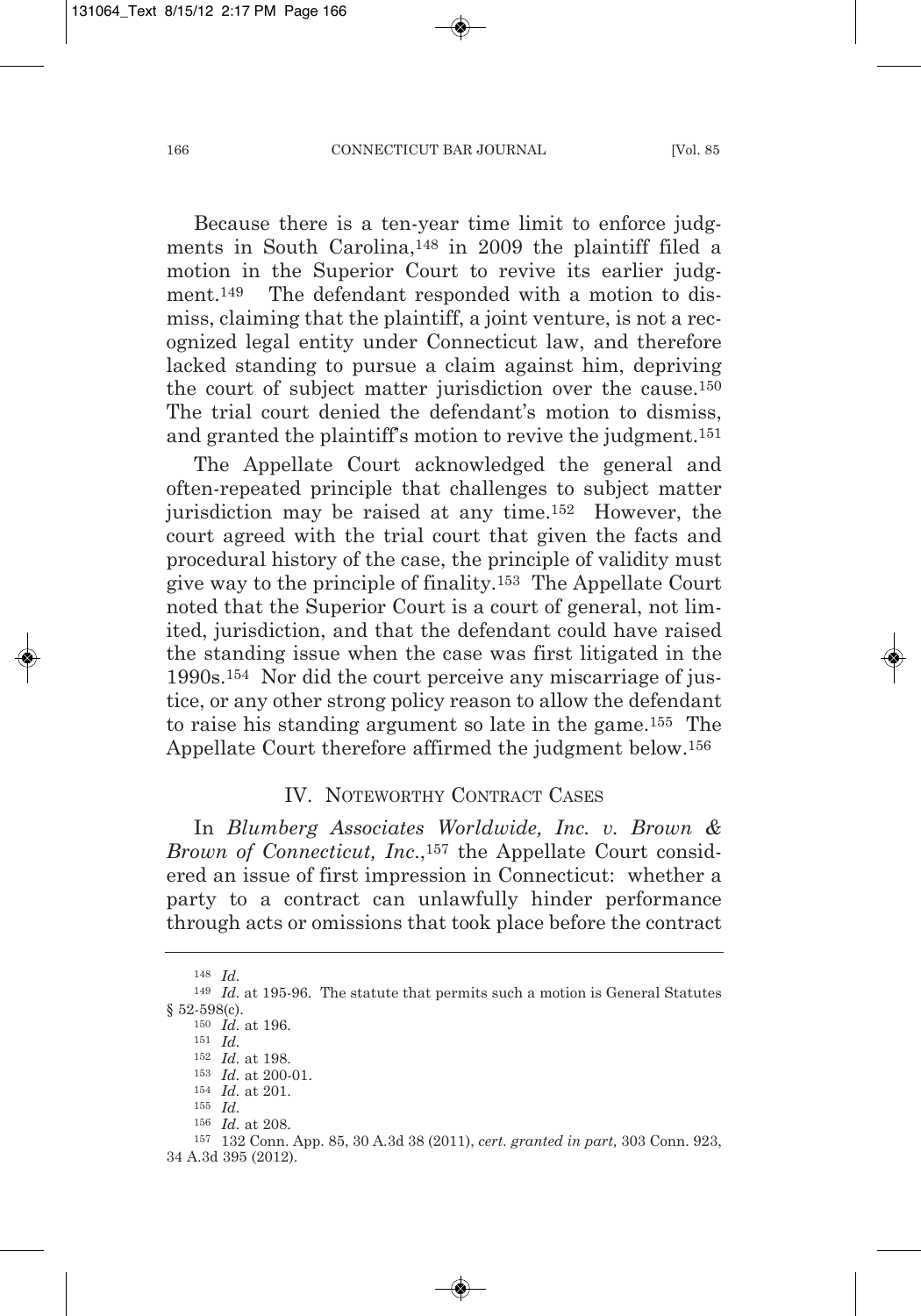came into existence. The plaintiff and defendant, both of which were engaged in the insurance business, entered into a contract in 2006 that allowed the defendant to cancel in the event that the plaintiff's insurance license was lost or suspended.158 Previously, in 2004, the defendant's parent company had acquired an affiliate of the plaintiff, and ensuing communications with the state insurance department caused the department to mistakenly believe that the plaintiff was located at the defendant's business address.159

In late 2005 the department mailed the plaintiff's insurance license renewal papers to the defendant's address, and as a result, the plaintiff never received them.160 Unaware of the situation, the plaintiff inadvertently allowed its insurance license to expire in January of 2006.161 Apparently unaware of the status of the plaintiff's license, the parties entered into their contract later in 2006.162 In February of 2008, the defendant terminated the contract, citing the suspension of the plaintiff's insurance license.163

In the ensuing litigation, the plaintiff alleged that the defendant had wrongfully terminated the contract, given that the defendant's own conduct in failing to forward the license renewal papers to the plaintiff had caused the event that the defendant relied on as grounds for termination.164 More particularly, the plaintiff cited the doctrine of prevention.165 Under that doctrine, "if a party to a contract 'prevents, hinders or renders impossible the occurrence of a condition precedent to his or her promise to perform, or to the performance of a return promise, [that party] is not relieved of the obligation to perform, and may not legally terminate the contract for nonperformance.'"166

The defendant countered that its alleged failure to forward the license renewal papers had occurred many months

<sup>158</sup> *Id.* at 87.

<sup>159</sup> *Id.* at 90-91. <sup>160</sup> *Id.* at 91.

<sup>161</sup> *Id.*

<sup>162</sup> *Id.* at 87.

<sup>163</sup> *Id.* at 87-88.

<sup>164</sup> *Id.* at 92.

<sup>165</sup> *Id.* at 93.

<sup>166</sup> *Id.* at 94-95, *quoting* 13 S. WILLISTON, CONTRACTS, § 39:3 at 517-518 (4th Ed. 2000).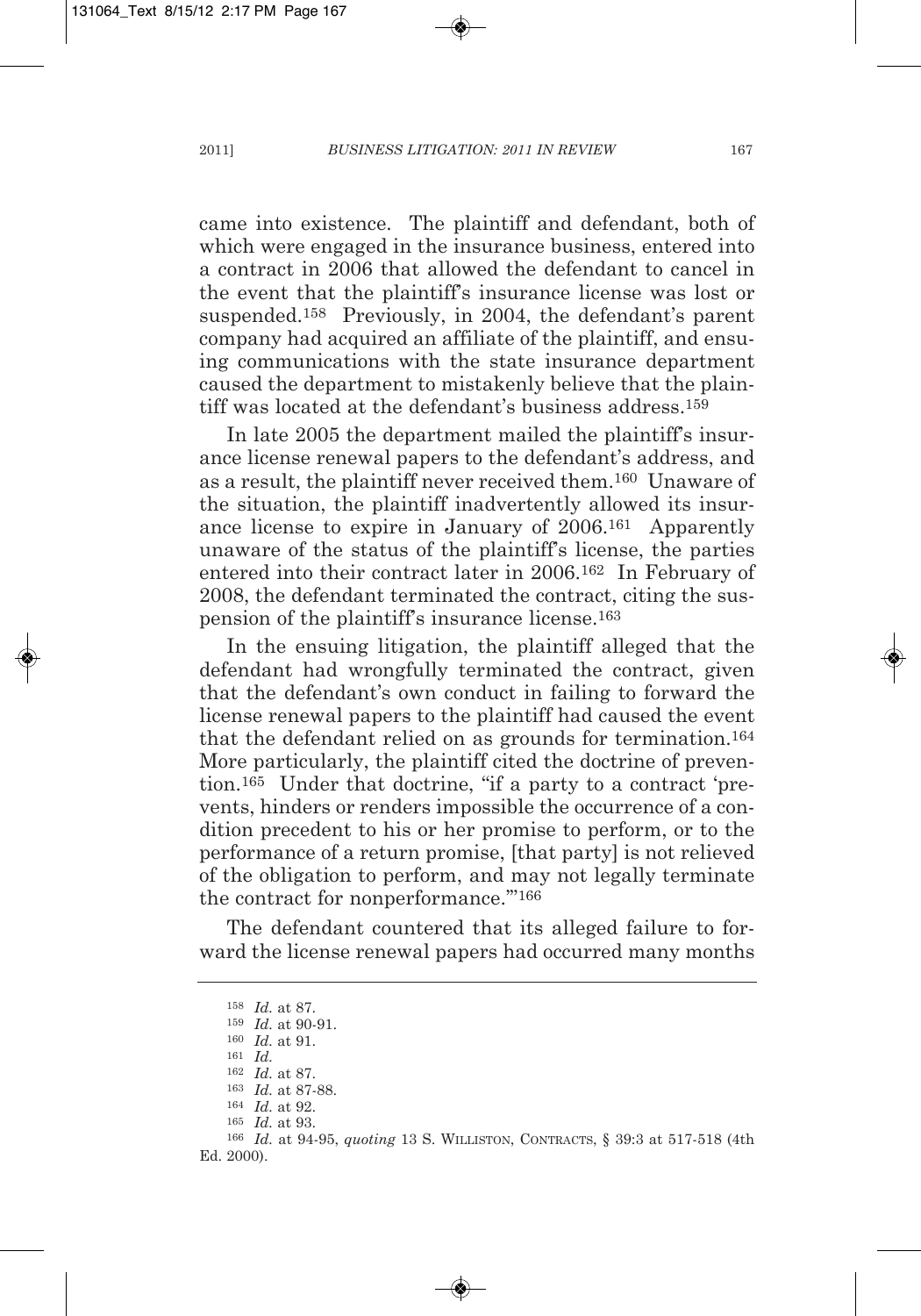before the parties had entered into the contract, and that as a matter of law it could not be deemed to have prevented performance of a contract that did not even exist yet.167 The Appellate Court agreed with the defendant, and affirmed the trial court's grant of summary judgment in its favor.168

*In Pack 2000, Inc. v. Cushman*,169 the plaintiff brought an action seeking specific performance of two option contracts for the purchase of real estate that the plaintiff had leased from the defendant for the operation of Midas muffler shops. The option contracts allowed the plaintiff to purchase the properties so long as the plaintiff meanwhile complied with certain leases and a management agreement.170 It was undisputed that the plaintiff had rendered numerous late payments related to the latter agreements,171 but the trial court nevertheless allowed the plaintiff to exercise its purchase options, finding "substantial compliance" with the option agreements.172

The Appellate Court disagreed. While "substantial compliance" is the general rule with respect to bilateral contracts, an option agreement is unilateral in nature, requiring strict compliance as a condition precedent to exercise of the option.173 The Appellate Court found that the plaintiff's numerous payment defaults under the leases and management agreement fell far short of the compliance required by the option contract, reversed the judgment below, and ordered judgment for the defendant.174

### V. CREDITORS' RIGHTS AND REMEDIES

The Appellate Court's decision in *Water Pollution Control Authority v. Johnson*<sup>175</sup> hammers home the *caveat*

174 *Id.* at 351.

<sup>167</sup> 132 Conn. App. at 92. 168 *Id.* at 96.

<sup>169</sup> 126 Conn. App. 339, 11 A.3d 181, *cert. granted,* 301 Conn. 907, 19 A.3d 177 (2011).

<sup>170</sup> *Id.* at 342-43.

<sup>171</sup> *Id.* at 343-44. 172 *Id.* at 345-56.

<sup>173</sup> *Id.* at 349.

<sup>175</sup> 130 Conn. App. 692, 26 A.3d 87 (2011).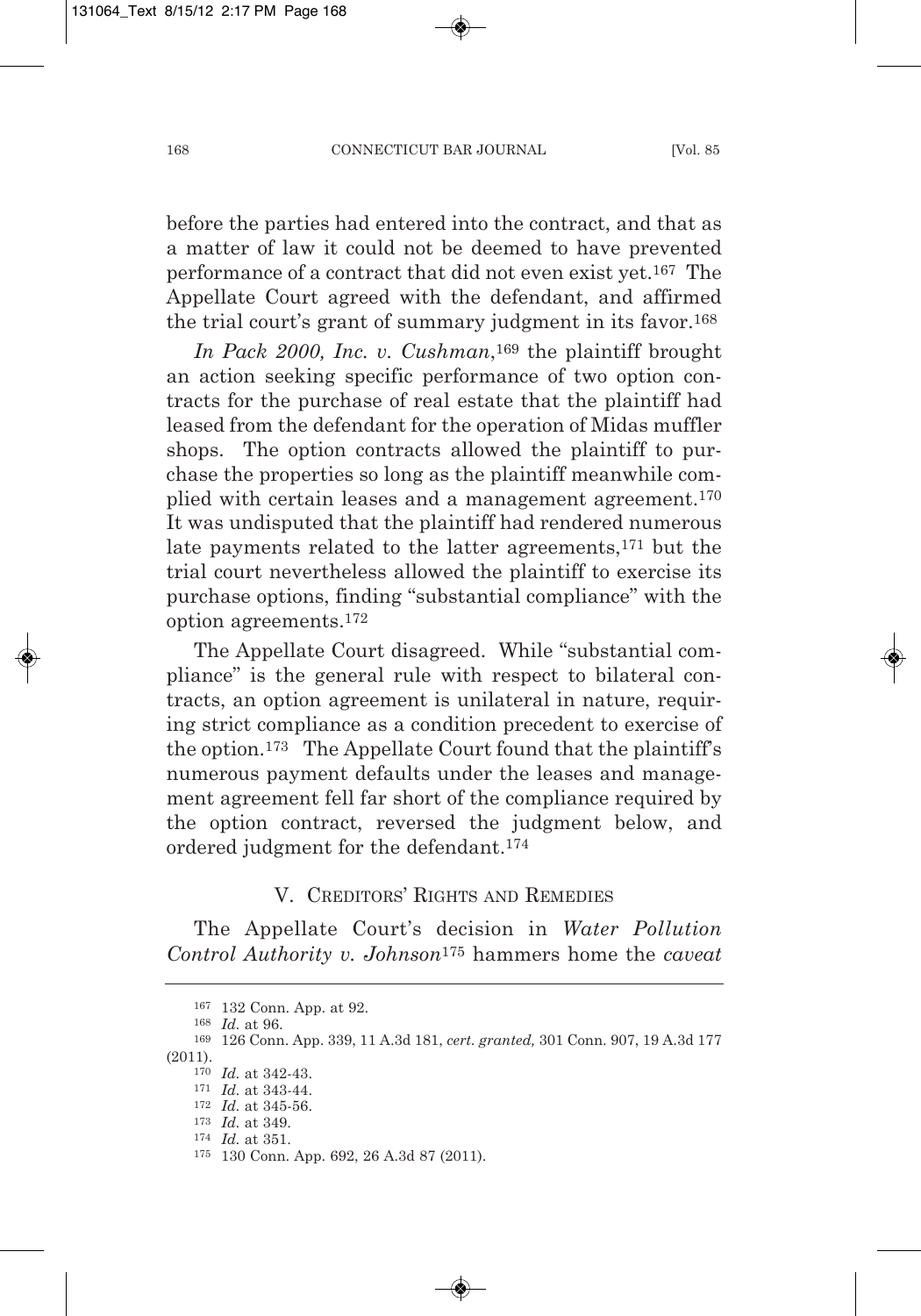*emptor* principle inherent in purchases at foreclosure auctions. The plaintiff water pollution authority (WPCA) commenced foreclosure of a lien for sewer use, and in its complaint identified the defendant Fremont Investment & Loan (Fremont) as a subsequent mortgagee.176 The trial court entered a judgment of foreclosure by sale, and scheduled an auction at which the defendant JMP & Sons Property Management, LLC (JMP) was the high bidder.177 The bid was approved, and JMP took title to the property.178

Two and a half months later, Fremont moved to open the foreclosure judgment and dismiss the complaint, asserting that while it had made a loan to the defendant property owner, Johnson, the mortgage had run to Mortgage Electronic Registration Systems, Inc. (MERS) and thus MERS rather than Fremont should have been named as the defendant mortgagee.179 JMP objected to the motion, arguing that it held absolute title to the property.180 The trial court denied Fremont's motion on the grounds that it lacked standing to assert the claim.181

Meanwhile, MERS had assigned the mortgage to LaSalle Bank, N.A., Trustee (LaSalle), which in turn brought a separate "omitted party" action182 against JMP to foreclose its interest.183 In the latter action, over JMP's objection, the

<sup>178</sup> *Id.* <sup>179</sup> *Id.* at 695-96. <sup>180</sup> *Id.* at 696. <sup>181</sup> *Id.*

<sup>182</sup> This remedy is provided by General Statutes § 49-30, which provides as follows: "When a mortgage or lien on real estate has been foreclosed and one or more parties owning any interest in or holding an encumbrance on such real estate subsequent or subordinate to such mortgage or lien has been omitted or has not been foreclosed of such interest or encumbrance because of improper service of process or for any other reason, all other parties foreclosed by the foreclosure judgment shall be bound thereby as fully as if no such omission or defect had occurred and shall not retain any equity or right to redeem such foreclosed real estate. Such omission or failure to properly foreclose such party or parties may be completely cured and cleared by deed or foreclosure or other proper legal proceedings to which the only necessary parties shall be the party acquiring such foreclosure title, or his successor in title, and the party or parties thus not foreclosed, or their respective successors in title."

183 130 Conn. App. at 696.

<sup>176</sup> *Id.* at 695.

<sup>177</sup> *Id.*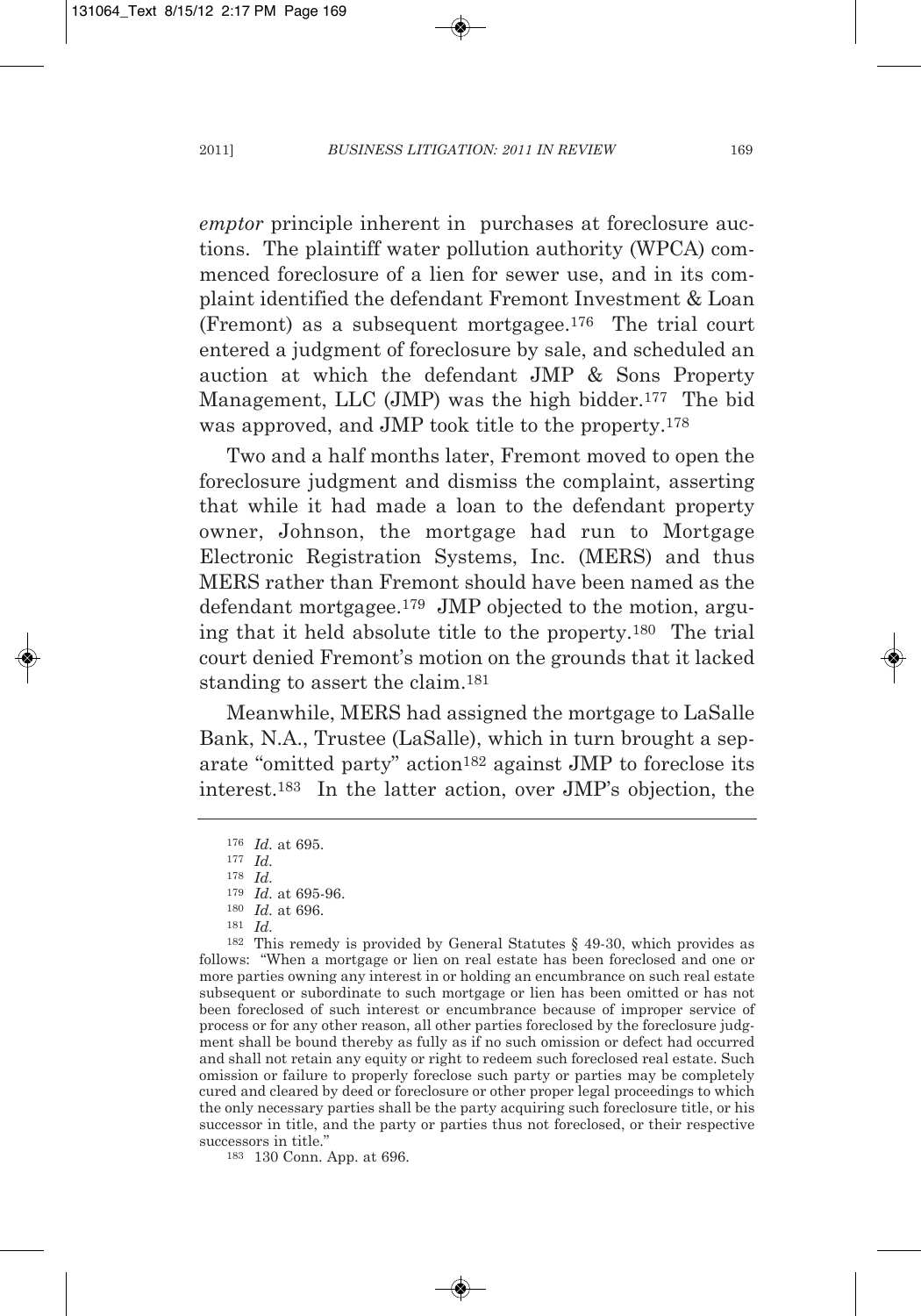trial court upheld LaSalle's right to foreclose.184 JMP thereupon returned to the first action and moved to open and vacate the foreclosure judgment and all supplemental judgments, seeking thereby to obtain the return of its bid money.<sup>185</sup> The trial court denied JMP's motion.<sup>186</sup>

The Appellate Court affirmed. The Court emphasized that by statute,187 buyers at foreclosure auctions take the property subject to the risk that an omitted lienholder may bring a separate action to foreclose later.188 The Court further found that JMP had received adequate notice of the *caveat emptor* nature of the sale.189 Finally, the Appellate Court found that the trial court, in weighing the equities, had properly given weight to the fact that JMP had (i) received notice of MERS's claimed interest in the property shortly after JMP took title, (ii) opposed Fremont's motion to open the foreclosure judgment and thereby remedy the situation, and (iii) then waited fifteen months to file its own motion to open the judgment of foreclosure.190

The Appellate Court's decision in *Flannery v. Singer Asset Finance Company, LLC*,191 illustrates the difference between committing fraud and fraudulently concealing a cause of action—and the difficulty of proving the latter. Flannery, who had won \$3 million in a state lottery, payable in twenty annual installments of \$150,000 apiece, retained an attorney to provide him with tax advice.192 The attorney convinced Flannery to sell his lottery winnings to the defendant finance company, for whom the attorney was secretly working, for a lump-sum discount, based upon false and fraudulent tax advice.193 Several years later, after the IRS rejected the tax gambit and billed Flannery for a significant

<sup>184</sup> *Id.* <sup>185</sup> *Id.* at 696-97. <sup>186</sup> *Id.* at 697. <sup>187</sup> CONN GEN. STAT. § 49-30. <sup>188</sup> 130 Conn. App. at 697, 698. <sup>189</sup> *Id.* at 698-701. 190 *Id.* at 701-02. 191 128 Conn. App. 507, 17 A.3d 509, *cert. granted in part,* 302 Conn. 902, 23 A.3d 1242 (2011). 192 *Id.* at 509. 193 *Id.* at 509-10.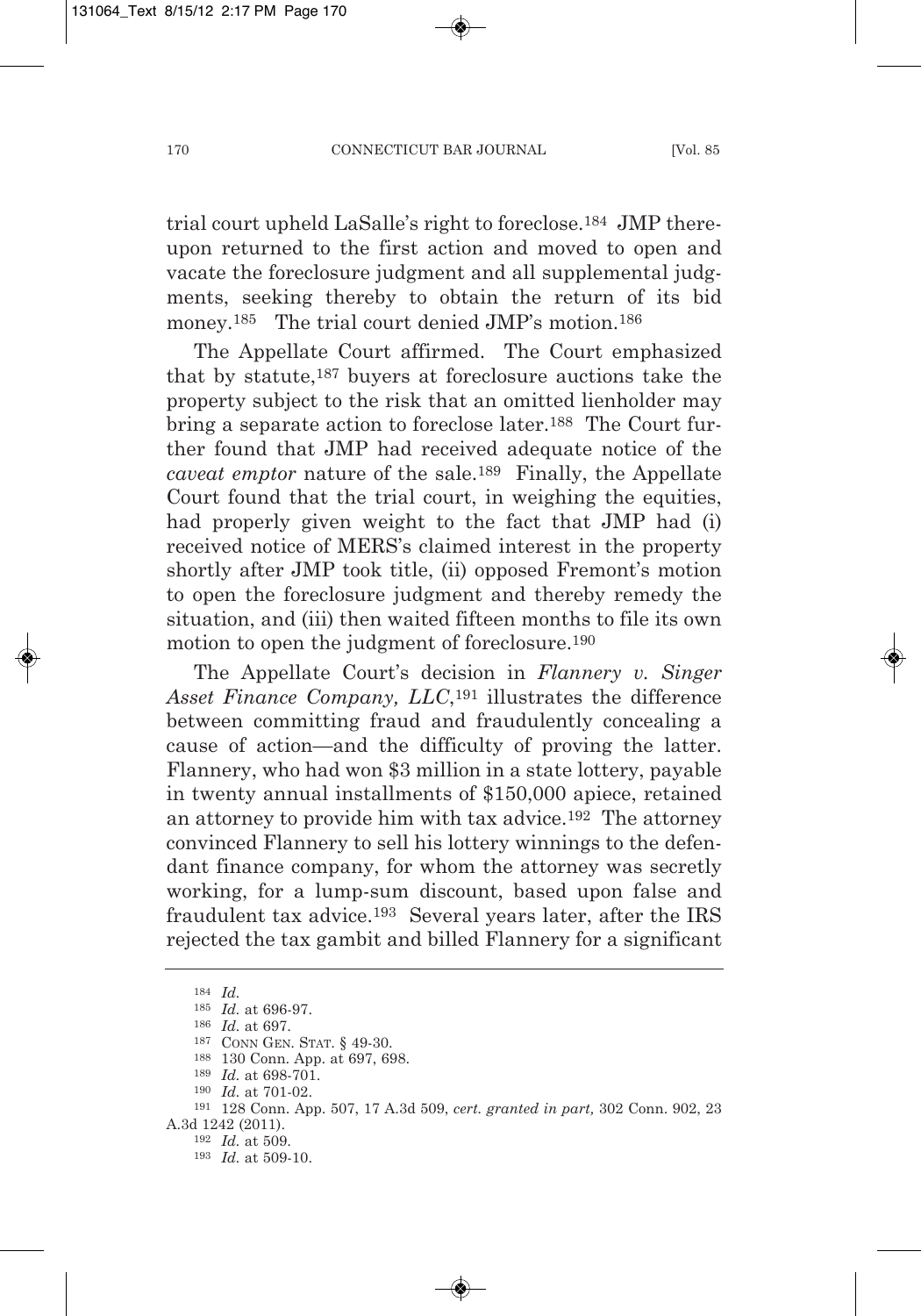tax deficiency, he brought suit against the finance company for aiding and abetting the attorney's breach of fiduciary duty194 and violating CUTPA.195

The finance company raised, by way of special defense, the three-year statutes of limitations that applied to the two counts of the complaint.196 Flannery countered, by way of matter in avoidance, with the allegation that the finance company had fraudulently concealed his right of action, thereby tolling the running of the limitations period.197 The trial court entered summary judgment for the finance company.198

The Appellate Court affirmed.199 The court noted that Flannery's burden was to plead and prove that the finance company had actual awareness of the facts necessary to establish his cause of action, and had intentionally concealed those facts from him for the specific purpose of delaying the commencement of suit.200 Putting aside the fraudulent behavior underlying the causes of action themselves, the court found that "[t]here is no allegation, nor is there a factual predicate, to establish that the defendant had fraudulently concealed *the existence of the plaintiff's causes of action* with the intention of delaying the plaintiff in filing the action<sup>"201</sup>

The Supreme Court's decision in *Connecticut National Bank v. Rehab Associates,*<sup>202</sup> illustrates the importance of drafting settlement agreements with care. The bank obtained a deficiency judgment against two guarantors who were jointly and severally liable for the debt of a general partnership.203 The bank settled with one of the guaran-

<sup>194</sup> The Appellate Court assumed, without deciding, that such a cause of action exists under Connecticut law. 128 Conn. App. at 511, n. 4.

<sup>195</sup> CONN GEN. STAT. § 42-110a *et seq.; see also Flannery,* 128 Conn. App. at 511. <sup>196</sup> The statute of limitations applicable to the fiduciary duty claim was General Statutes § 52-577; the counterpart for the CUTPA claim was General Statutes § 42-110g(f). 128 Conn. App. at 513.

<sup>197</sup> 128 Conn. App. at 513.

<sup>198</sup> *Id.* at 508-09.

<sup>199</sup> *Id.* at 509.

<sup>200</sup> *Id.* at 515-16.

<sup>201</sup> *Id.* at 517.

<sup>202</sup> 300 Conn. 314, 12 A.3d 995 (2011).

<sup>203</sup> *Id.* at 316, 321.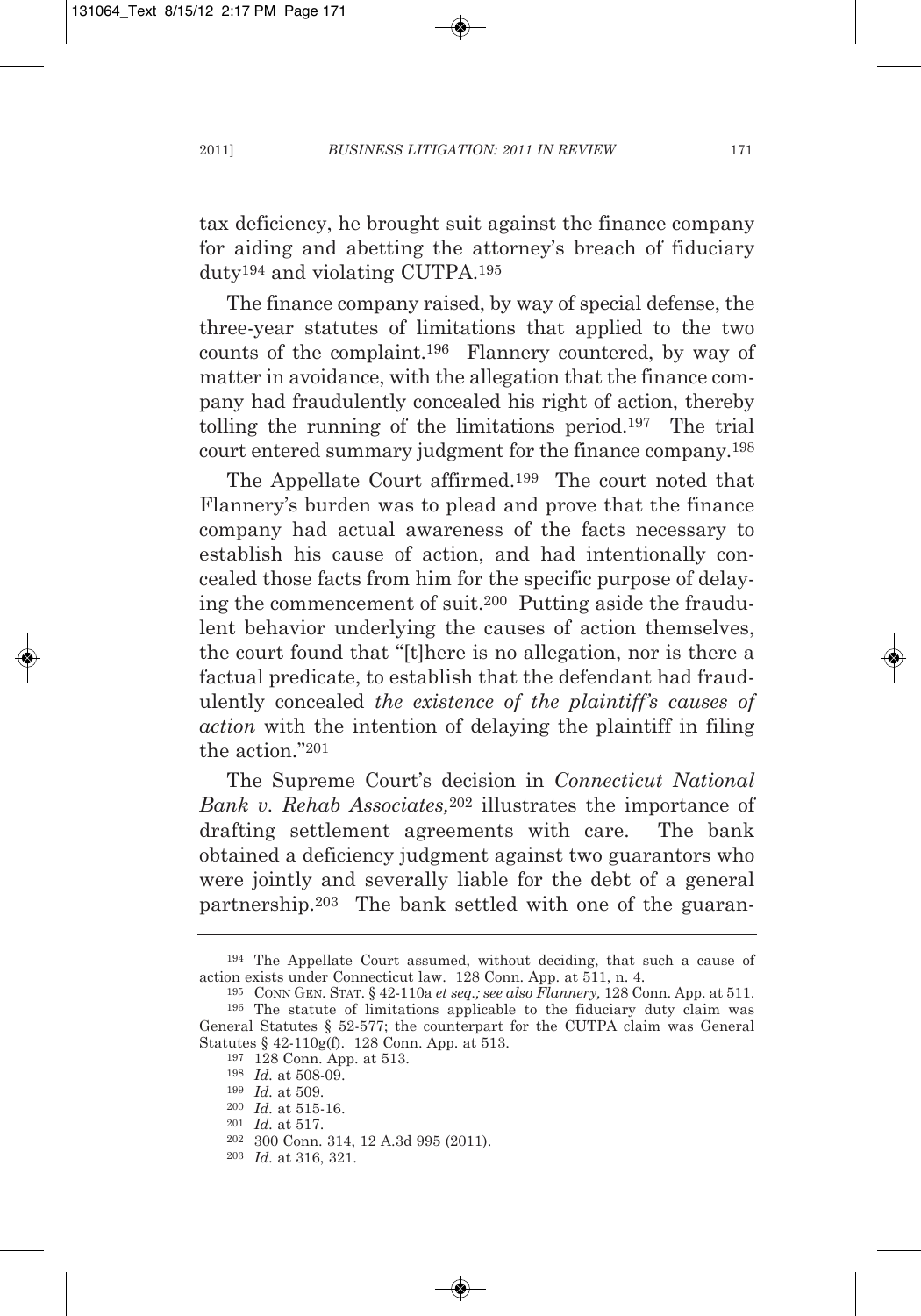tors, via a settlement agreement that recited that the compromised payment would serve as "payment in full of the indebtedness."204 The Court found that this broad language, which was not modified by a reservation of rights against the non-settling guarantor, extinguished the latter's obligation.205

*Sosin v. Sosin*<sup>206</sup> was not a business law case, but addressed an issue of interest to business litigators. In this case, the Connecticut Supreme Court discussed General Statutes Section 37-3a, which authorizes the court to award prejudgment interest at a rate of up to 10% per annum "as damages for the detention of money after it becomes payable." Previous cases have characterized this statute as applying when money has been "wrongfully detained."207

The issue in Sosin was whether or not the court can make such an award against a defendant who had a good faith basis for nonpayment.208 The Supreme Court, noting that the statute is aimed primarily at compensating parties who have been deprived of the use of their money rather than punishing those who wrongfully withhold it, ruled that such an award may indeed be proper.209

In 2010, in *Sturm v. Harb Development, LLC*,<sup>210</sup> the Supreme Court restated the principle (frequently misunderstood) that while the corporate veil protects officers and agents from imputed liability based on the acts of other people in the company, it does not protect them from liability for their own tortious conduct—even if they performed the act on behalf of the company. In such an instance, it is unnecessary for an aggrieved party to plead and prove the elements needed to pierce the corporate veil; the plaintiff can simply state a direct claim against the corporate actor. In its 2011 decision in *Cohen v. Roll-A-Cover, LLC*,211 the

<sup>204</sup> *Id.* at 317.

<sup>205</sup> *Id.* at 322.

<sup>206</sup> 300 Conn. 205, 14 A.3d 307 (2011).

<sup>207</sup> *Id.* at 244, n. 25.

<sup>208</sup> *Id.* at 243.

<sup>209</sup> *Id.* at 245.

<sup>210</sup> 298 Conn. 124, 2 A.3d 859 (2010).

<sup>211</sup> 131 Conn. App. 443, 27 A.3d 1, *cert. denied,* 303 Conn. 915, 33 A.3d 739 (2011).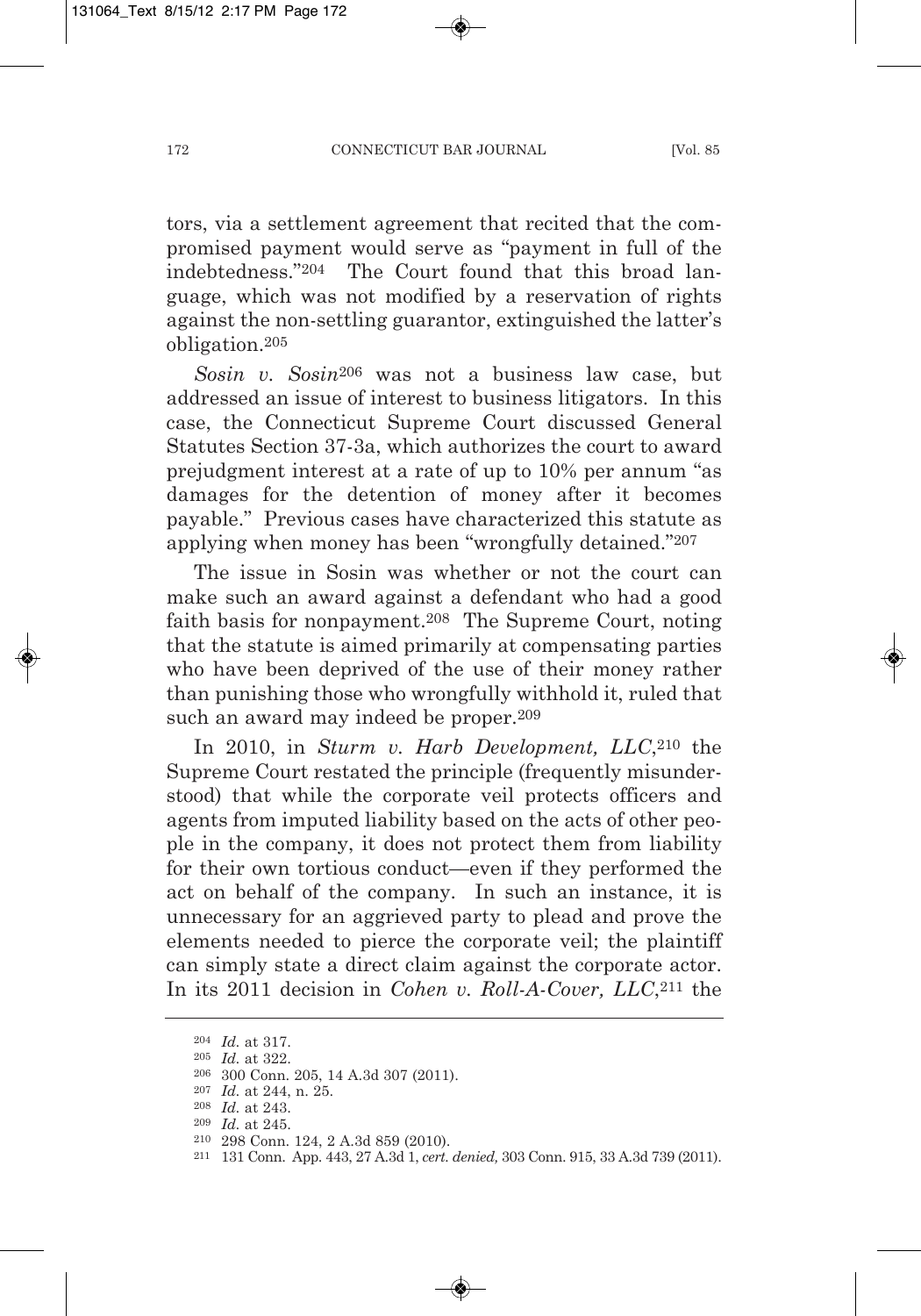Appellate Court built on this principle by holding specifically that it applies to claims under CUTPA.

In *Schermer v. Souza*,<sup>212</sup> the Appellate Court held that recovery under unjust enrichment may be permitted even if there never existed a contractual relationship between the parties. In so ruling, the court overruled several Superior Court decisions in which the court had ruled that proof of such a relationship is indeed necessary.<sup>213</sup>

In *Reid & Riege, P.C. v. Bulakites*,214 the Appellate Court held that a settlement agreement placed orally on the record in open court is summarily enforceable via a motion under the procedure established in *Audubon Parking Associates Ltd. Partnership v. Barclay & Stubbs, Inc.,*215 even though the agreement does not comply with the Statute of Frauds.

#### VI. CONSTRUCTION CASES

In *FCM Group, Inc. v. Miller*,<sup>216</sup> the Supreme Court affirmed the principle that a mechanic's lien provides security only for services and materials actually provided, not for damage (such as lost profit) suffered by being prevented from completing the work.217 The Court also rejected the proposition that the homeowner's wife, who exercised "virtually complete dominion and control" over the property during the construction process<sup>218</sup> but who did not sign the construction contract and did not hold record title to the property, could be held liable to the builder on the theory that she owned an equitable interest in the property.219 The husband had signed the construction contract as sole owner of the property, and the court could not find "any recognized

<sup>212</sup> 126 Conn. App. 759, 12 A.3d 1048 (2011).

<sup>213</sup> *Id.* at 767.

<sup>214</sup> 132 Conn. App. 209, 31 A.3d 406 (2011), *cert. denied,* 303 Conn. 926, 35 A. 3d 1076 (2012).

<sup>215</sup> 225 Conn. 804, 626 A.2d 729 (1993).

<sup>216</sup> 300 Conn. 774, 17 A.3d 40 (2011).

<sup>217</sup> *Id.* at 806-07.

<sup>218</sup> *Id.* at 796-97.

<sup>219</sup> *Id.* at 795.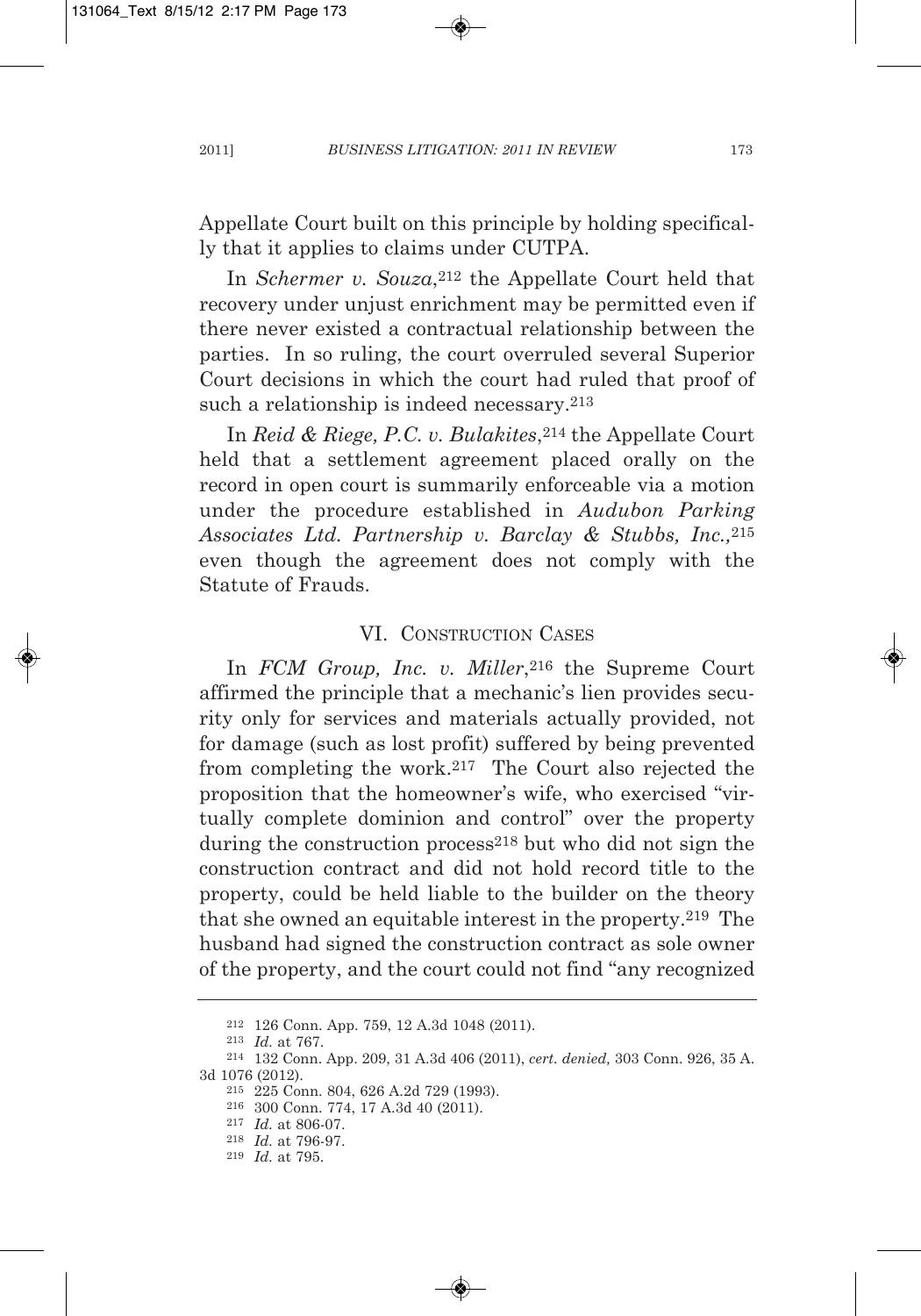exception to the principle that a contract is binding only on those who are parties to it."220

In *Walpole Woodworkers, Inc. v. Manning*,221 the Appellate Court clarified that a home improvement contractor who enters into a contract that is unenforceable under the Home Improvement Act222 may nevertheless have two separate, independent routes to recovery under a theory of unjust enrichment. One is under the statutory exception<sup>223</sup> for contracts that contain most but not all of the disclosures required by the act, while the other is the judicially created exception that allows recovery against homeowners who invoke the act in bad faith.224 Because this method of recovery is outside the contract, the contractor can recover only for the reasonable value of his work, not interest, costs and attorneys' fees as provided for under the contract.225

In *Cianci v. Originalwerks, LLC*,226 a homeowner applied to discharge a mechanic's lien, claiming the builder had failed to record the lien within ninety days of ceasing to render services to the property, as required by statute.<sup>227</sup> The lien had been recorded more than ninety days after the homeowner ordered him to stop all work and vacate the property.228 However, during that ninety-day period, the builder had returned to the property, at the owner's request, to view the house with the owner's architect and verify some claimed deficiencies in workmanship.229 In the course of that inspection, the builder removed some plywood to inspect the beams behind it, and then replaced the plywood.230 Observing that the builder had returned to the property at

<sup>220</sup> *Id.* at 798.

<sup>221</sup> 126 Conn. App. 94, 11 A.3d 165, *cert. granted,* 300 Conn. 940, 17 A.3d 476 (2011).

<sup>222</sup> CONN GEN. STAT. § 20-429.

<sup>223</sup> CONN GEN. STAT. § 20-429(f).

<sup>224</sup> 126 Conn. App. at 105.

<sup>225</sup> *Id.* at 102.

<sup>226</sup> 126 Conn. App. 18, 16 A.3d 705, *cert. denied,* 300 Conn. 901, 17 A.3d 1043 (2011).

<sup>227</sup> CONN GEN. STAT. § 49-34.

<sup>228</sup> 126 Conn. App. at 19-20.

<sup>229</sup> *Id.* at 20.

<sup>230</sup> *Id.*